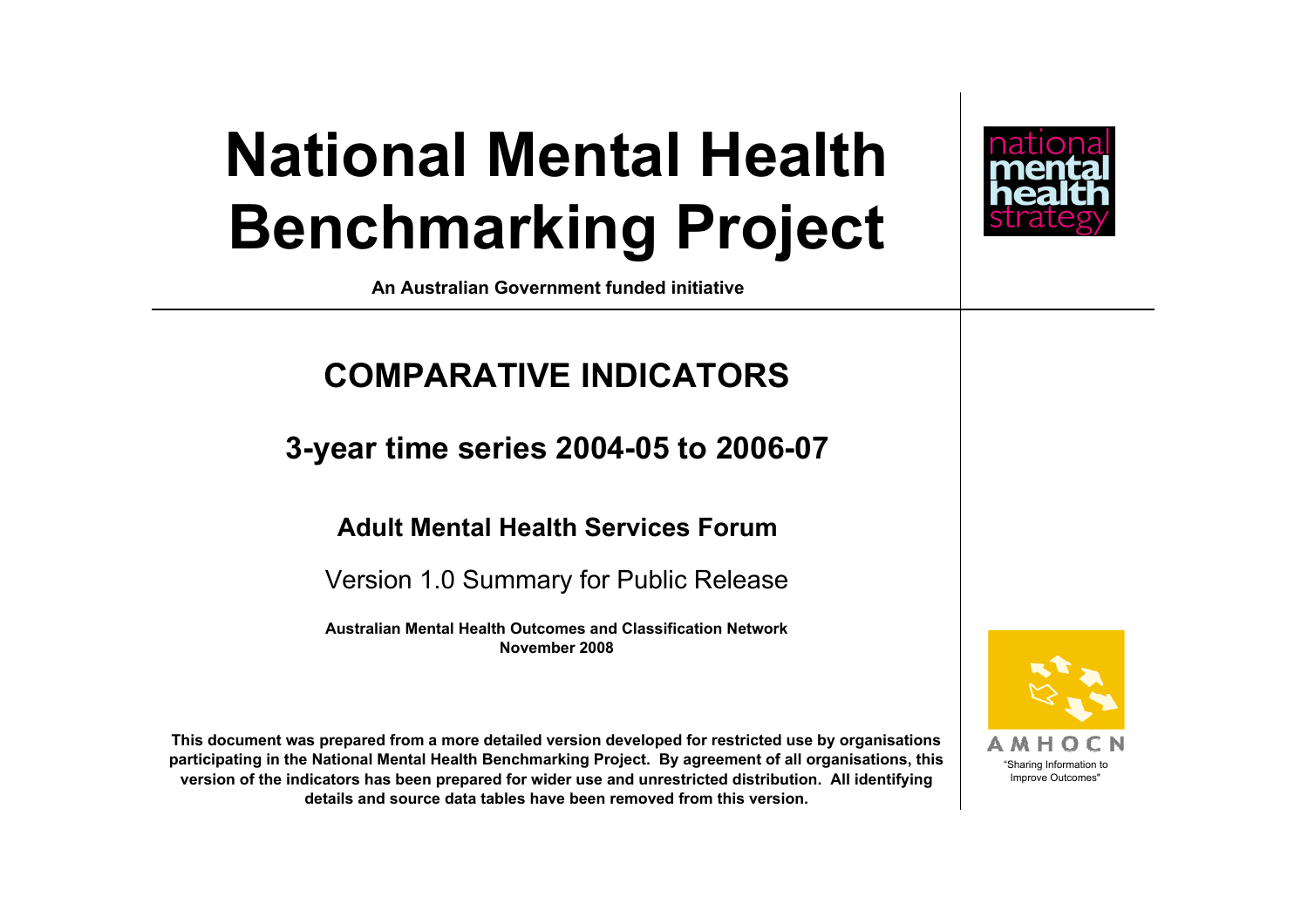#### **What this package contains**

This document is organised into three parts.

#### **PART A - Summary table and charts of the 13 national KPIs (Pages 4 - 10)**

This part presents the national KPIs for each of the organisations in tabular and graphical format. All KPIs are derived from the most recent data submitted by each organisation and constructed according to the specifications and definitions described in National Mental Health Benchmarking Project Manual.

#### **PART B - Selected indicators grouped by themes (Pages 11 - 43)**

This part groups the national KPIs, plus a number of supplementary indicators, into nine themes.

- 1. Comparative resources available to the organisation
- 2. Efficiency in use of resources
- 3. Productivity and activity of ambulatory services
- 4. Continuity of care
- 5. Access to ambulatory care
- 6. Access to acute inpatient care
- 7. Capability
- 8. Acute Inpatient casemix (a) Diagnosis and (b) HoNOS at admission
- 9. Ambulatory care casemix (a) Diagnosis and (b) HoNOS

The themes were selected only on the basis of what is feasible from the available data. They were not intended to restrict participating organisations to the eight categories, nor pre-empt where organisations focused their benchmarking effort.

All supplementary indicators are derived from source data submitted by organisations in their KPI workbooks. These details are not included in this public release version of the document. Details on how the supplementary indicators are constructed are however provided at the end of this Part of the document (pages 35-43).

#### **PART C - Source data tables**

Omitted from this public release version.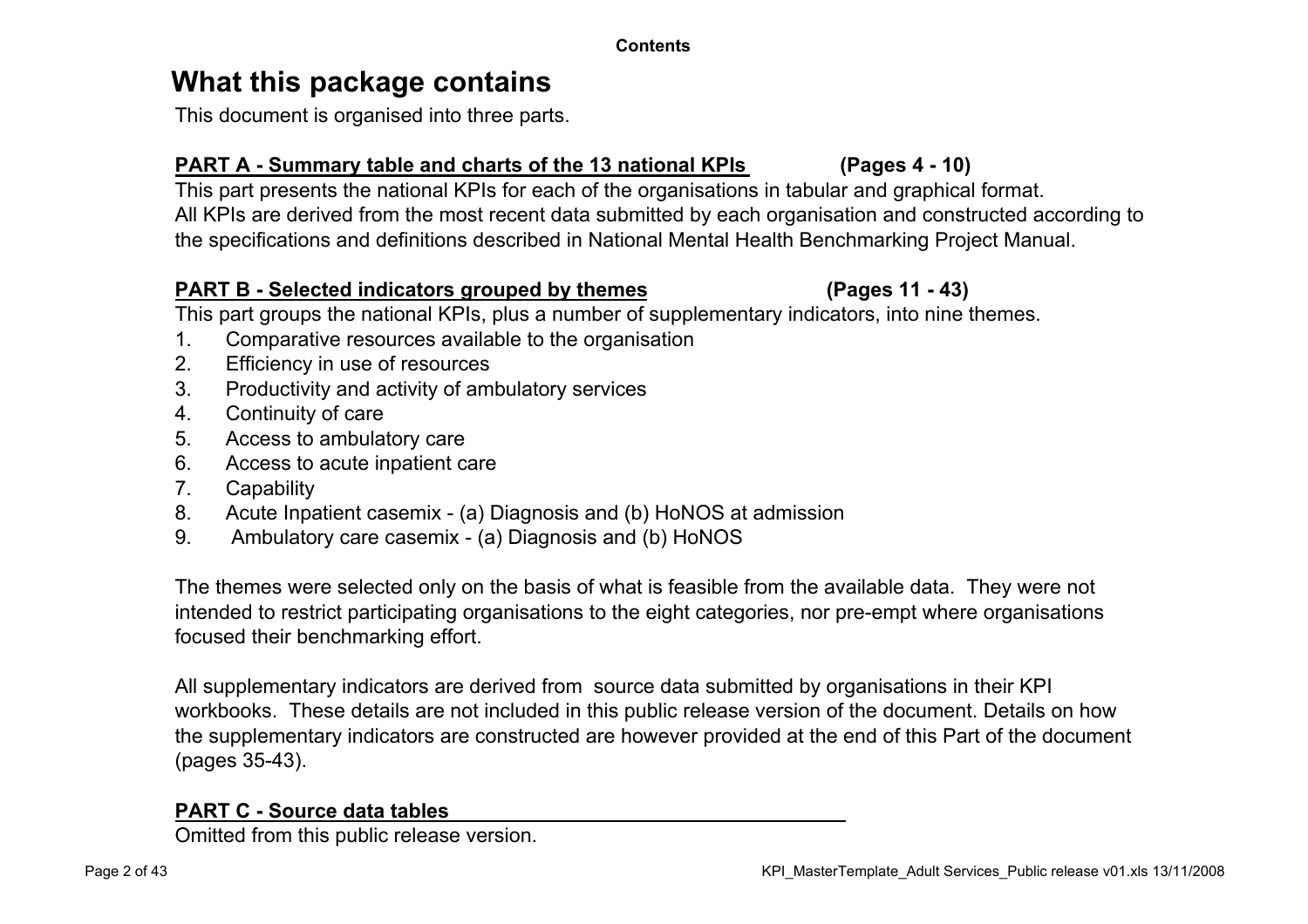#### **Version history**

| <b>Version</b>  | Preparation<br>date | <b>Details</b>                                                                                            |
|-----------------|---------------------|-----------------------------------------------------------------------------------------------------------|
| lo <sub>1</sub> | 13-Nov-08           | First public release version, using final validated data as signed off by<br>participating organisations. |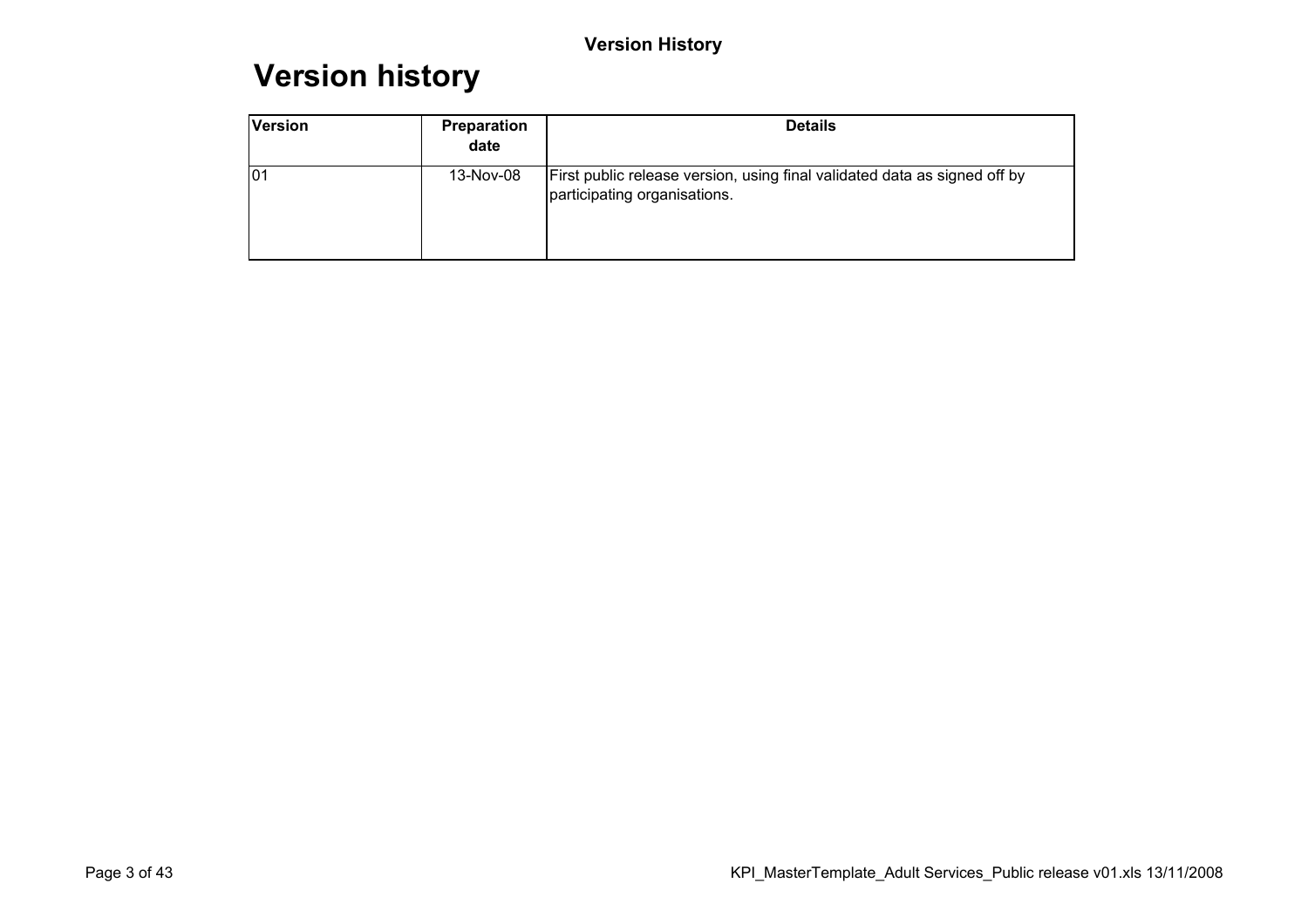# PART ASummary table and charts of the 13 national KPIs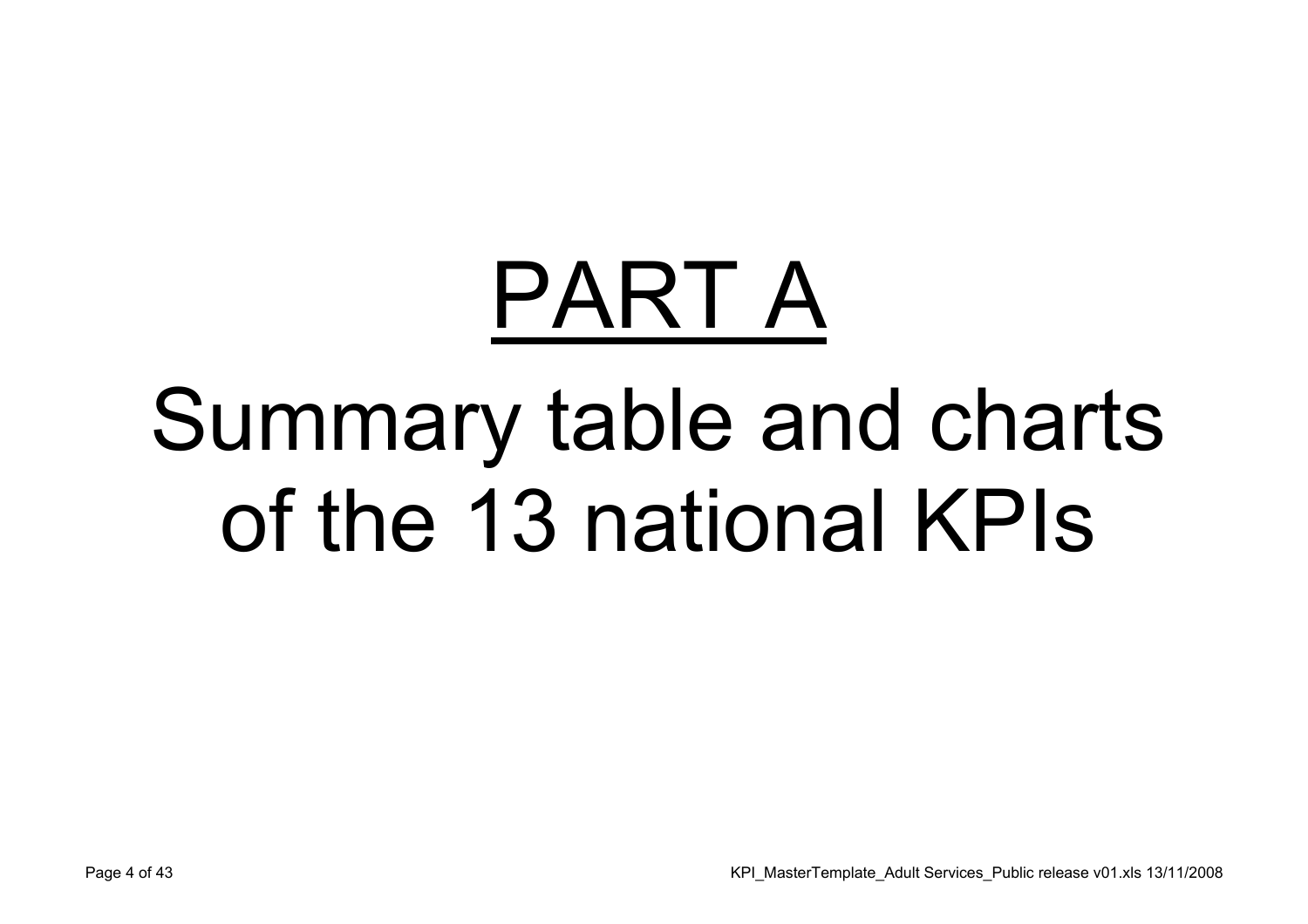**The 13 NATIONAL KPIs IN NUMERICAL ORDER: 3-year trends**

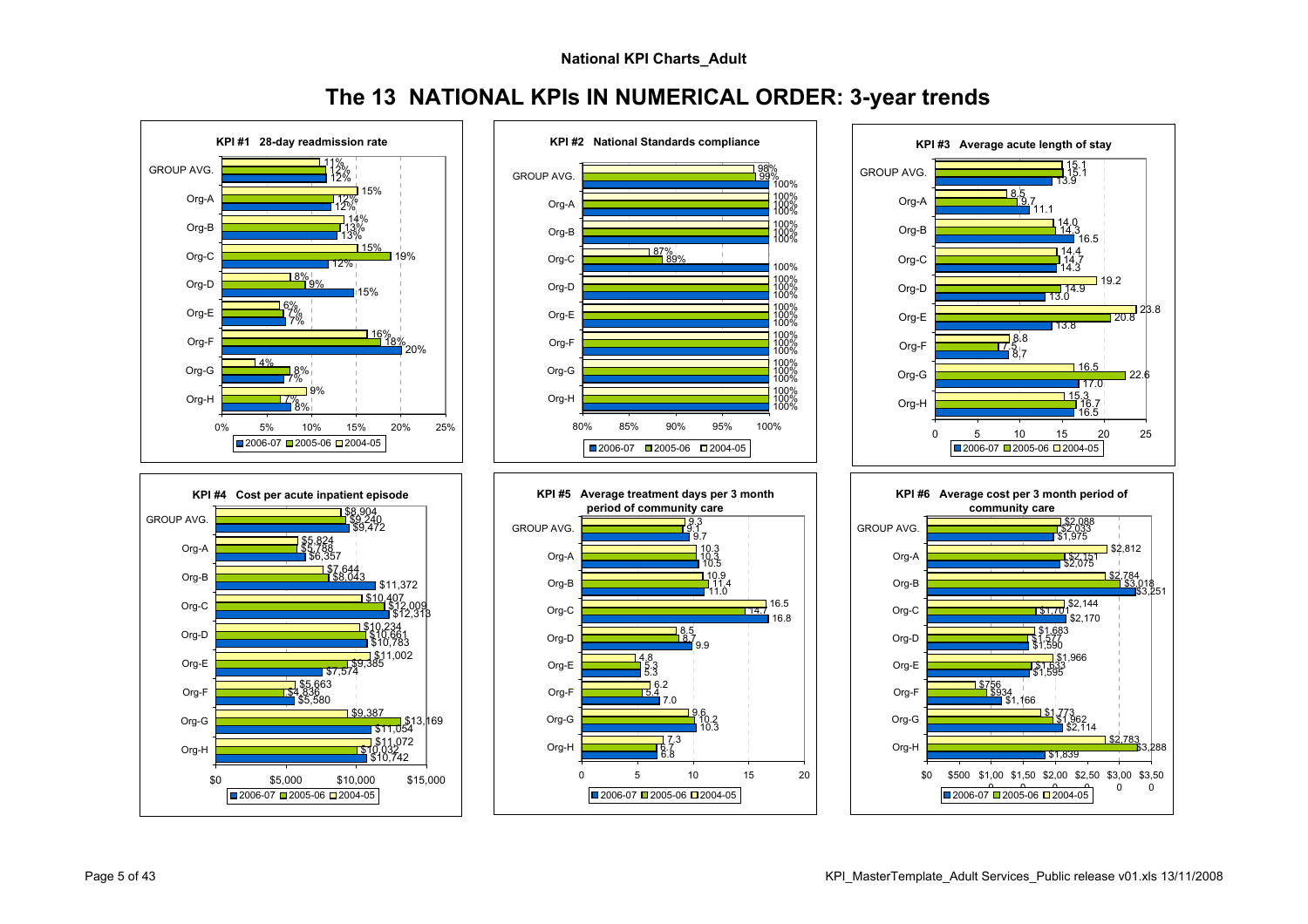**The 13 NATIONAL KPIs IN NUMERICAL ORDER: 3-year trends**

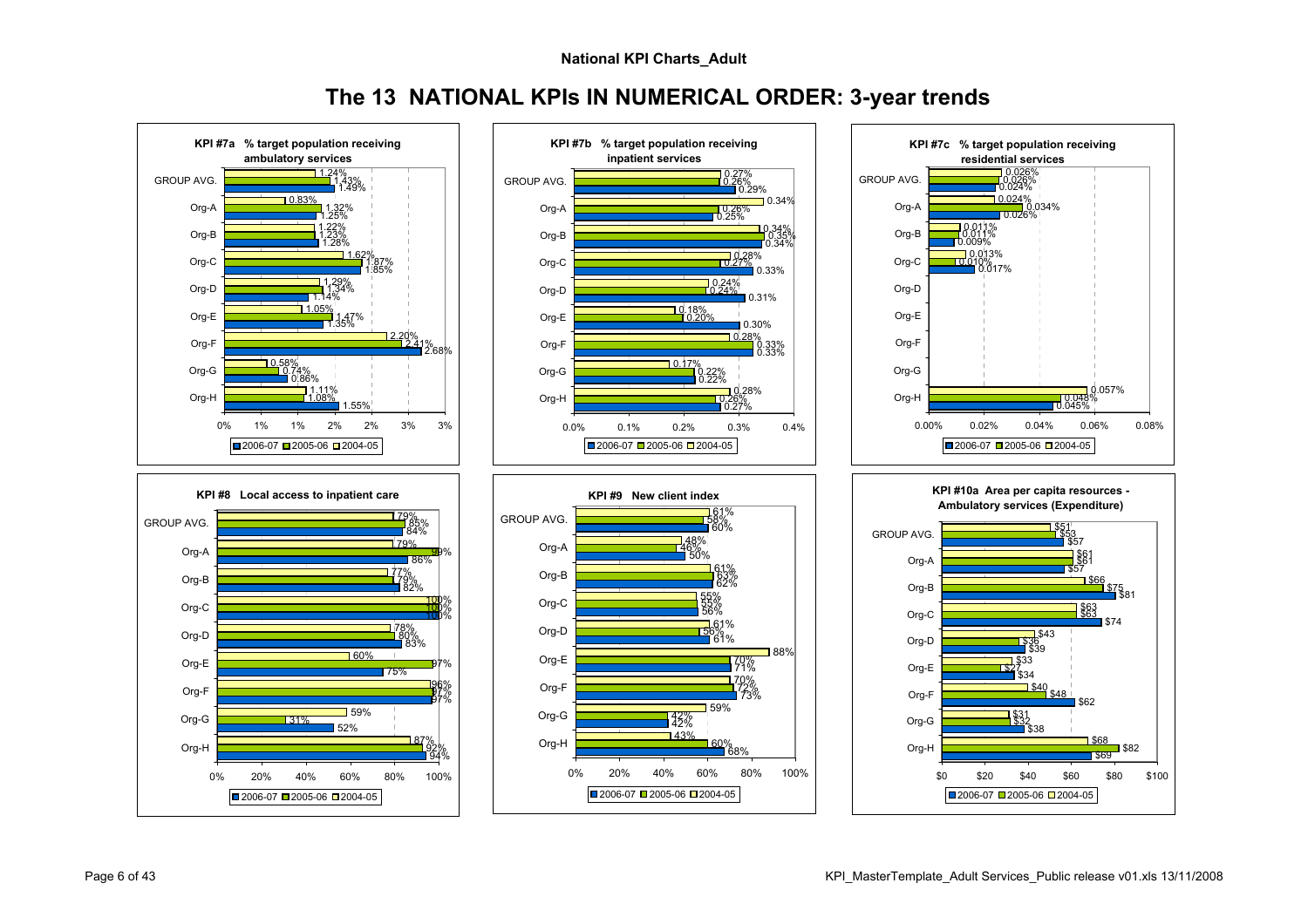**The 13 NATIONAL KPIs IN NUMERICAL ORDER: 3-year trends**

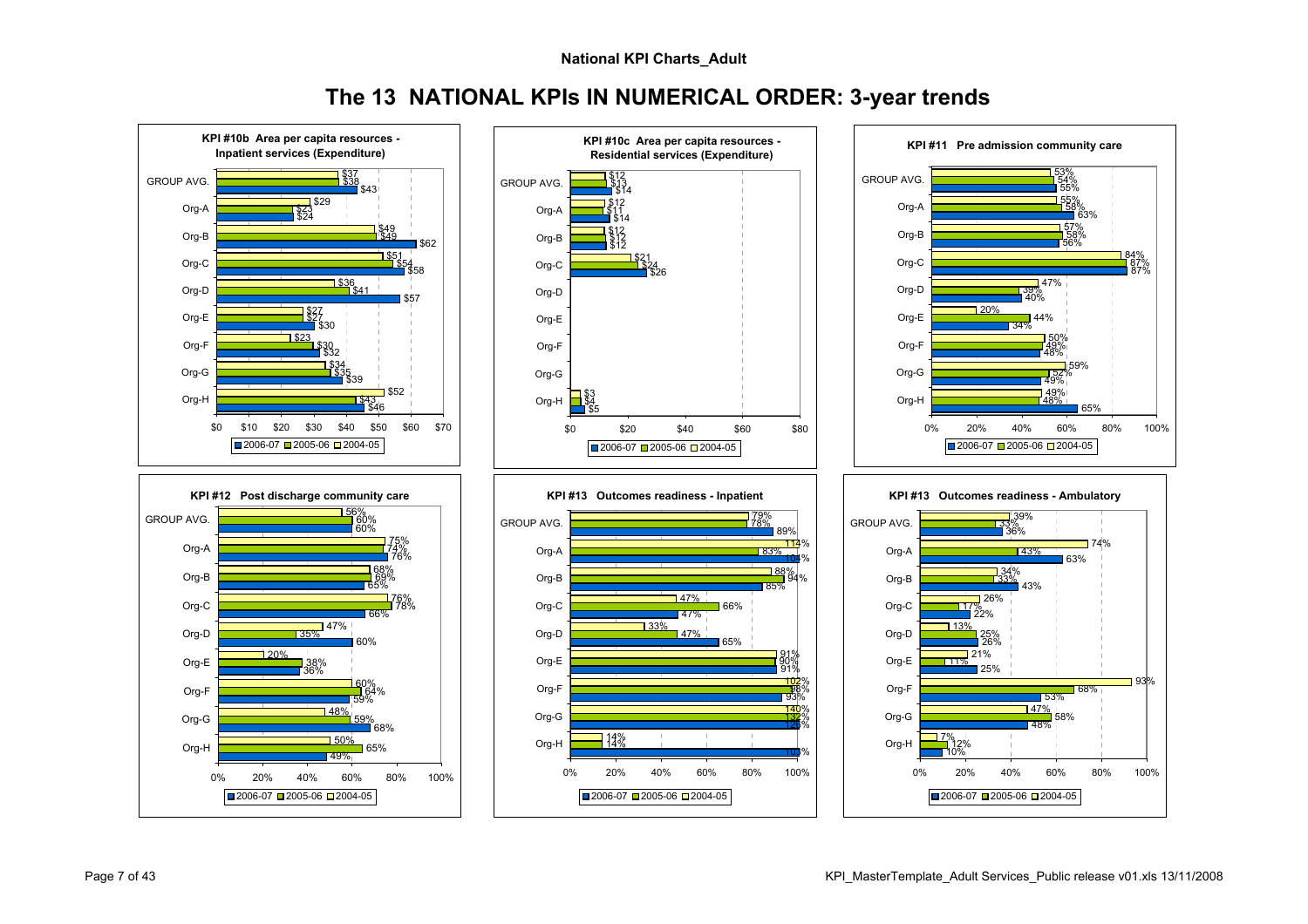|              | <b>KPI Summary Table</b>                                                                                                                                                                                                         |         |          | <b>ADULT MENTAL HEALTH SERVICES - 3 year trends</b> |         |          |          |          |          |         |            |
|--------------|----------------------------------------------------------------------------------------------------------------------------------------------------------------------------------------------------------------------------------|---------|----------|-----------------------------------------------------|---------|----------|----------|----------|----------|---------|------------|
|              | NOTE: The indicators shown below are based on the<br>calculation approach described in the Technical<br>Specifications document and do not show any of the<br>alternative approaches developed for several of the<br>indicators. |         | Org-H    | Org-G                                               | Org-F   | Org-E    | Org-D    | Org-C    | Org-B    | Org-A   | GROUP AVG. |
| <b>KPI#1</b> | 28-day readmissions                                                                                                                                                                                                              | 2004-05 | 9%       | 4%                                                  | 16%     | 6%       | 8%       | 15%      | 14%      | 15%     | 11%        |
|              |                                                                                                                                                                                                                                  | 2005-06 | 7%       | 8%                                                  | 18%     | 7%       | 9%       | 19%      | 13%      | 12%     | 12%        |
|              |                                                                                                                                                                                                                                  | 2006-07 | 8%       | 7%                                                  | 20%     | 7%       | 15%      | 12%      | 13%      | 12%     | 12%        |
| <b>KPI#2</b> | <b>National Standards compliance (Level 1)</b>                                                                                                                                                                                   | 2004-05 | 100%     | 100%                                                | 100%    | 100%     | 100%     | 87%      | 100%     | 100%    | 98%        |
|              |                                                                                                                                                                                                                                  | 2005-06 | 100%     | 100%                                                | 100%    | 100%     | 100%     | 89%      | 100%     | 100%    | 99%        |
|              |                                                                                                                                                                                                                                  | 2006-07 | 100%     | 100%                                                | 100%    | 100%     | 100%     | 100%     | 100%     | 100%    | 100%       |
| <b>KPI#3</b> | <b>Average acute LOS</b>                                                                                                                                                                                                         | 2004-05 | 15.3     | 16.5                                                | 8.8     | 23.8     | 19.2     | 14.4     | 14.0     | 8.5     | 15.1       |
|              |                                                                                                                                                                                                                                  | 2005-06 | 16.7     | 22.6                                                | 7.5     | 20.8     | 14.9     | 14.7     | 14.3     | 9.7     | 15.1       |
|              |                                                                                                                                                                                                                                  | 2006-07 | 16.5     | 17.0                                                | 8.7     | 13.8     | 13.0     | 14.3     | 16.5     | 11.1    | 13.9       |
| <b>KPI#4</b> | Average acute episode cost                                                                                                                                                                                                       | 2004-05 | \$11,072 | \$9,387                                             | \$5,663 | \$11,002 | \$10,234 | \$10,407 | \$7,644  | \$5,824 | \$8,904    |
|              |                                                                                                                                                                                                                                  | 2005-06 | \$10,032 | \$13,169                                            | \$4,836 | \$9,385  | \$10,661 | \$12,009 | \$8,043  | \$5,788 | \$9,240    |
|              |                                                                                                                                                                                                                                  | 2006-07 | \$10,742 | \$11,054                                            | \$5,580 | \$7,574  | \$10,783 | \$12,313 | \$11,372 | \$6,357 | \$9,472    |
| <b>KPI#5</b> | Treatment days per 3-month community care period                                                                                                                                                                                 | 2004-05 | 7.3      | 9.6                                                 | 6.2     | 4.8      | 8.5      | 16.5     | 10.9     | 10.3    | 9.3        |
|              |                                                                                                                                                                                                                                  | 2005-06 | 6.7      | 10.2                                                | 5.4     | 5.3      | 8.7      | 14.7     | 11.4     | 10.3    | 9.1        |
|              |                                                                                                                                                                                                                                  | 2006-07 | 6.8      | 10.3                                                | 7.0     | 5.3      | 9.9      | 16.8     | 11.0     | 10.5    | 9.7        |
| <b>KPI#6</b> | Cost per 3-month community care period                                                                                                                                                                                           | 2004-05 | \$2,783  | \$1,773                                             | \$756   | \$1,966  | \$1,683  | \$2,144  | \$2,784  | \$2,812 | \$2,088    |
|              |                                                                                                                                                                                                                                  | 2005-06 | \$3,288  | \$1,962                                             | \$934   | \$1,633  | \$1,577  | \$1,701  | \$3,018  | \$2,151 | \$2,033    |
|              |                                                                                                                                                                                                                                  | 2006-07 | \$1,839  | \$2,114                                             | \$1,166 | \$1,595  | \$1,590  | \$2,170  | \$3,251  | \$2,075 | \$1,975    |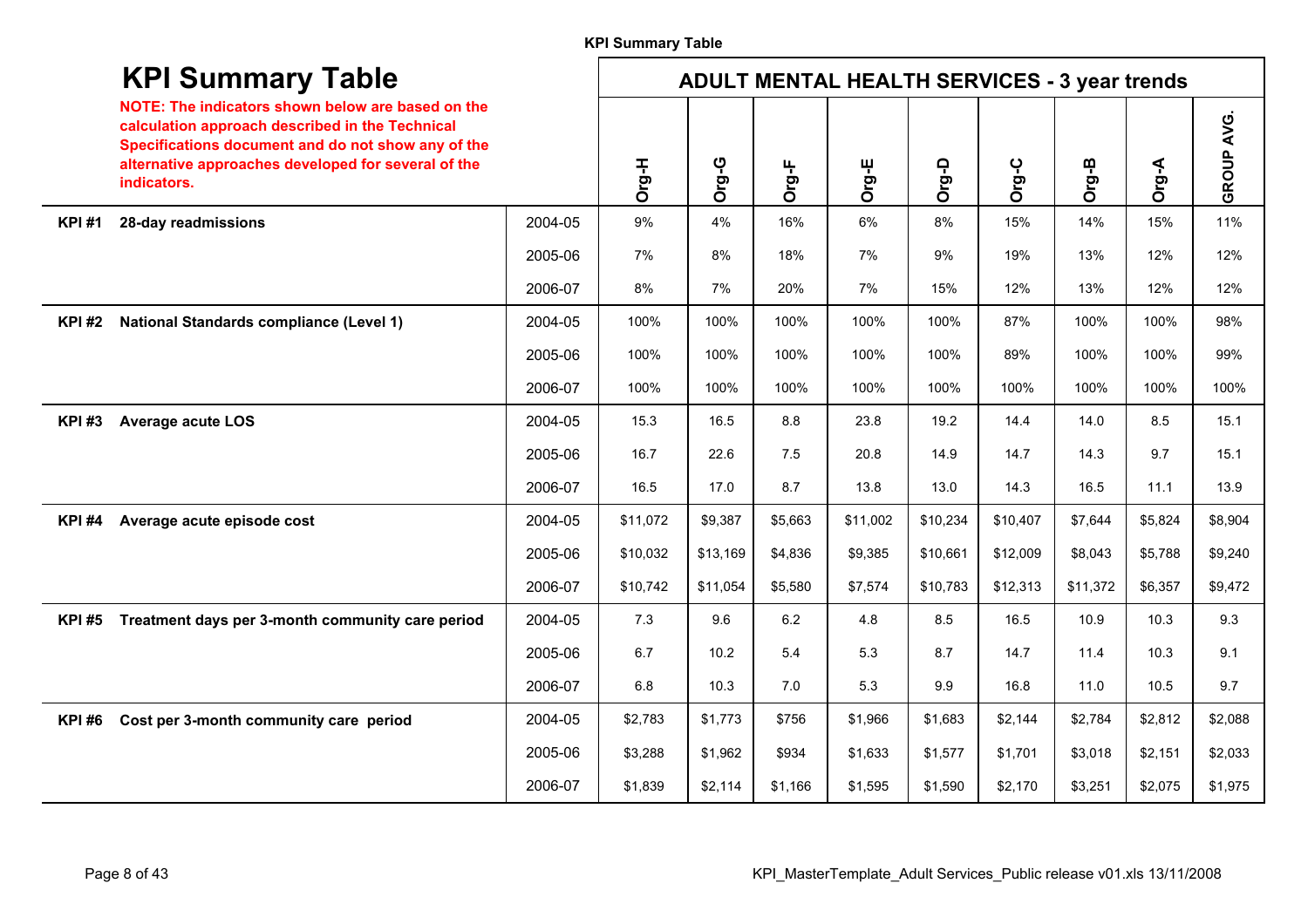#### **KPI Summary Table**

|              | <b>KPI Summary Table</b>                                                                                                                                                                                                         |         |       |       |       | <b>ADULT MENTAL HEALTH SERVICES - 3 year trends</b> |       |       |       |       |                   |
|--------------|----------------------------------------------------------------------------------------------------------------------------------------------------------------------------------------------------------------------------------|---------|-------|-------|-------|-----------------------------------------------------|-------|-------|-------|-------|-------------------|
|              | NOTE: The indicators shown below are based on the<br>calculation approach described in the Technical<br>Specifications document and do not show any of the<br>alternative approaches developed for several of the<br>indicators. |         | Org-H | Org-G | Org-F | Org-E                                               | Org-D | Org-C | Org-B | Org-A | <b>GROUP AVG.</b> |
| <b>KPI#7</b> | % target population receiving ambulatory services                                                                                                                                                                                | 2004-05 | 1.1%  | 0.6%  | 2.2%  | 1.1%                                                | 1.3%  | 1.6%  | 1.2%  | 0.8%  | 1.2%              |
|              |                                                                                                                                                                                                                                  | 2005-06 | 1.1%  | 0.7%  | 2.4%  | 1.5%                                                | 1.3%  | 1.9%  | 1.2%  | 1.3%  | 1.4%              |
|              |                                                                                                                                                                                                                                  | 2006-07 | 1.6%  | 0.9%  | 2.7%  | 1.3%                                                | 1.1%  | 1.9%  | 1.3%  | 1.2%  | 1.5%              |
|              | % target population receiving inpatient services                                                                                                                                                                                 | 2004-05 | 0.3%  | 0.2%  | 0.3%  | 0.2%                                                | 0.2%  | 0.3%  | 0.3%  | 0.3%  | 0.3%              |
|              |                                                                                                                                                                                                                                  | 2005-06 | 0.3%  | 0.2%  | 0.3%  | 0.2%                                                | 0.2%  | 0.3%  | 0.3%  | 0.3%  | 0.3%              |
|              |                                                                                                                                                                                                                                  | 2006-07 | 0.3%  | 0.2%  | 0.3%  | 0.3%                                                | 0.3%  | 0.3%  | 0.3%  | 0.3%  | 0.3%              |
|              | % target population receiving residential services                                                                                                                                                                               | 2004-05 | 0.06% |       |       |                                                     |       | 0.01% | 0.01% | 0.02% | 0.03%             |
|              |                                                                                                                                                                                                                                  | 2005-06 | 0.05% |       |       |                                                     |       | 0.01% | 0.01% | 0.03% | 0.03%             |
|              |                                                                                                                                                                                                                                  | 2006-07 | 0.04% |       |       |                                                     |       | 0.02% | 0.01% | 0.03% | 0.02%             |
| <b>KPI#8</b> | Local access to inpatient care                                                                                                                                                                                                   | 2004-05 | 87%   | 59%   | 96%   | 60%                                                 | 78%   | 100%  | 77%   | 79%   | 79%               |
|              |                                                                                                                                                                                                                                  | 2005-06 | 92%   | 31%   | 97%   | 97%                                                 | 80%   | 100%  | 79%   | 99%   | 85%               |
|              |                                                                                                                                                                                                                                  | 2006-07 | 94%   | 52%   | 97%   | 75%                                                 | 83%   | 100%  | 82%   | 86%   | 84%               |
| <b>KPI#9</b> | <b>New client index</b>                                                                                                                                                                                                          | 2004-05 | 43%   | 59%   | 70%   | 88%                                                 | 61%   | 55%   | 61%   | 48%   | 61%               |
|              |                                                                                                                                                                                                                                  | 2005-06 | 60%   | 42%   | 72%   | 70%                                                 | 56%   | 55%   | 63%   | 46%   | 58%               |
|              |                                                                                                                                                                                                                                  | 2006-07 | 68%   | 42%   | 73%   | 71%                                                 | 61%   | 56%   | 62%   | 50%   | 60%               |
|              | KPI #10 Area per capita resources - Ambulatory services                                                                                                                                                                          | 2004-05 | \$68  | \$31  | \$40  | \$33                                                | \$43  | \$63  | \$66  | \$61  | \$51              |
|              |                                                                                                                                                                                                                                  | 2005-06 | \$82  | \$32  | \$48  | \$27                                                | \$36  | \$63  | \$75  | \$61  | \$53              |
|              |                                                                                                                                                                                                                                  | 2006-07 | \$69  | \$38  | \$62  | \$34                                                | \$39  | \$74  | \$81  | \$57  | \$57              |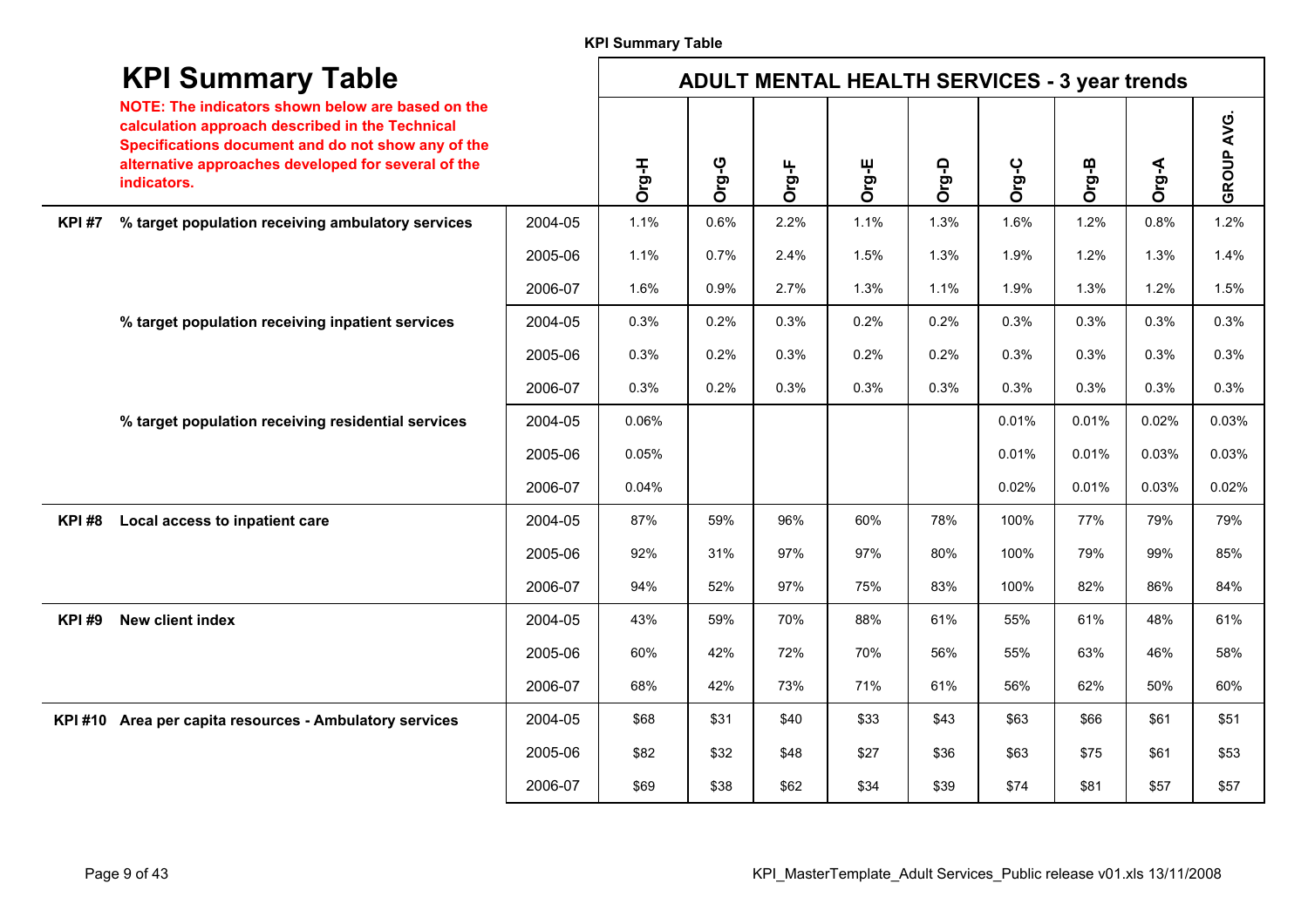#### **KPI Summary Table**

| <b>KPI Summary Table</b>                                                                                                                                                                                                         |         |       |       |       | <b>ADULT MENTAL HEALTH SERVICES - 3 year trends</b> |       |       |       |       |            |
|----------------------------------------------------------------------------------------------------------------------------------------------------------------------------------------------------------------------------------|---------|-------|-------|-------|-----------------------------------------------------|-------|-------|-------|-------|------------|
| NOTE: The indicators shown below are based on the<br>calculation approach described in the Technical<br>Specifications document and do not show any of the<br>alternative approaches developed for several of the<br>indicators. |         | Org-H | Org-G | Org-F | Org-E                                               | Org-D | Org-C | Org-B | Org-A | GROUP AVG. |
| Area per capita resources - Inpatient services                                                                                                                                                                                   | 2004-05 | \$52  | \$34  | \$23  | \$27                                                | \$36  | \$51  | \$49  | \$29  | \$37       |
|                                                                                                                                                                                                                                  | 2005-06 | \$43  | \$35  | \$30  | \$27                                                | \$41  | \$54  | \$49  | \$23  | \$38       |
|                                                                                                                                                                                                                                  | 2006-07 | \$46  | \$39  | \$32  | \$30                                                | \$57  | \$58  | \$62  | \$24  | \$43       |
| Area per capita resources - Residential services                                                                                                                                                                                 | 2004-05 | \$3   |       |       |                                                     |       | \$21  | \$12  | \$12  | \$12       |
|                                                                                                                                                                                                                                  | 2005-06 | \$4   |       |       |                                                     |       | \$24  | \$12  | \$11  | \$13       |
|                                                                                                                                                                                                                                  | 2006-07 | \$5   |       |       |                                                     |       | \$26  | \$12  | \$14  | \$14       |
| KPI#11 Pre admission community care                                                                                                                                                                                              | 2004-05 | 49%   | 59%   | 50%   | 20%                                                 | 47%   | 84%   | 57%   | 55%   | 53%        |
|                                                                                                                                                                                                                                  | 2005-06 | 48%   | 52%   | 49%   | 44%                                                 | 39%   | 87%   | 58%   | 58%   | 54%        |
|                                                                                                                                                                                                                                  | 2006-07 | 65%   | 49%   | 48%   | 34%                                                 | 40%   | 87%   | 56%   | 63%   | 55%        |
| KPI#12 Post discharge community care                                                                                                                                                                                             | 2004-05 | 50%   | 48%   | 60%   | 20%                                                 | 47%   | 76%   | 68%   | 75%   | 56%        |
|                                                                                                                                                                                                                                  | 2005-06 | 65%   | 59%   | 64%   | 38%                                                 | 35%   | 78%   | 69%   | 74%   | 60%        |
|                                                                                                                                                                                                                                  | 2006-07 | 49%   | 68%   | 59%   | 36%                                                 | 60%   | 66%   | 65%   | 76%   | 60%        |
| KPI #13 Outcomes readiness - inpatient services                                                                                                                                                                                  | 2004-05 | 14%   | 140%  | 102%  | 91%                                                 | 33%   | 47%   | 88%   | 114%  | 79%        |
|                                                                                                                                                                                                                                  | 2005-06 | 14%   | 132%  | 98%   | 90%                                                 | 47%   | 66%   | 94%   | 83%   | 78%        |
|                                                                                                                                                                                                                                  | 2006-07 | 103%  | 126%  | 93%   | 91%                                                 | 65%   | 47%   | 85%   | 104%  | 89%        |
| <b>Outcomes readiness - ambulatory services</b>                                                                                                                                                                                  | 2004-05 | 7%    | 47%   | 93%   | 21%                                                 | 13%   | 26%   | 34%   | 74%   | 39%        |
|                                                                                                                                                                                                                                  | 2005-06 | 12%   | 58%   | 68%   | 11%                                                 | 25%   | 17%   | 33%   | 43%   | 33%        |
|                                                                                                                                                                                                                                  | 2006-07 | 10%   | 48%   | 53%   | 25%                                                 | 26%   | 22%   | 43%   | 63%   | 36%        |

 $\overline{\phantom{a}}$ 

 $\sim$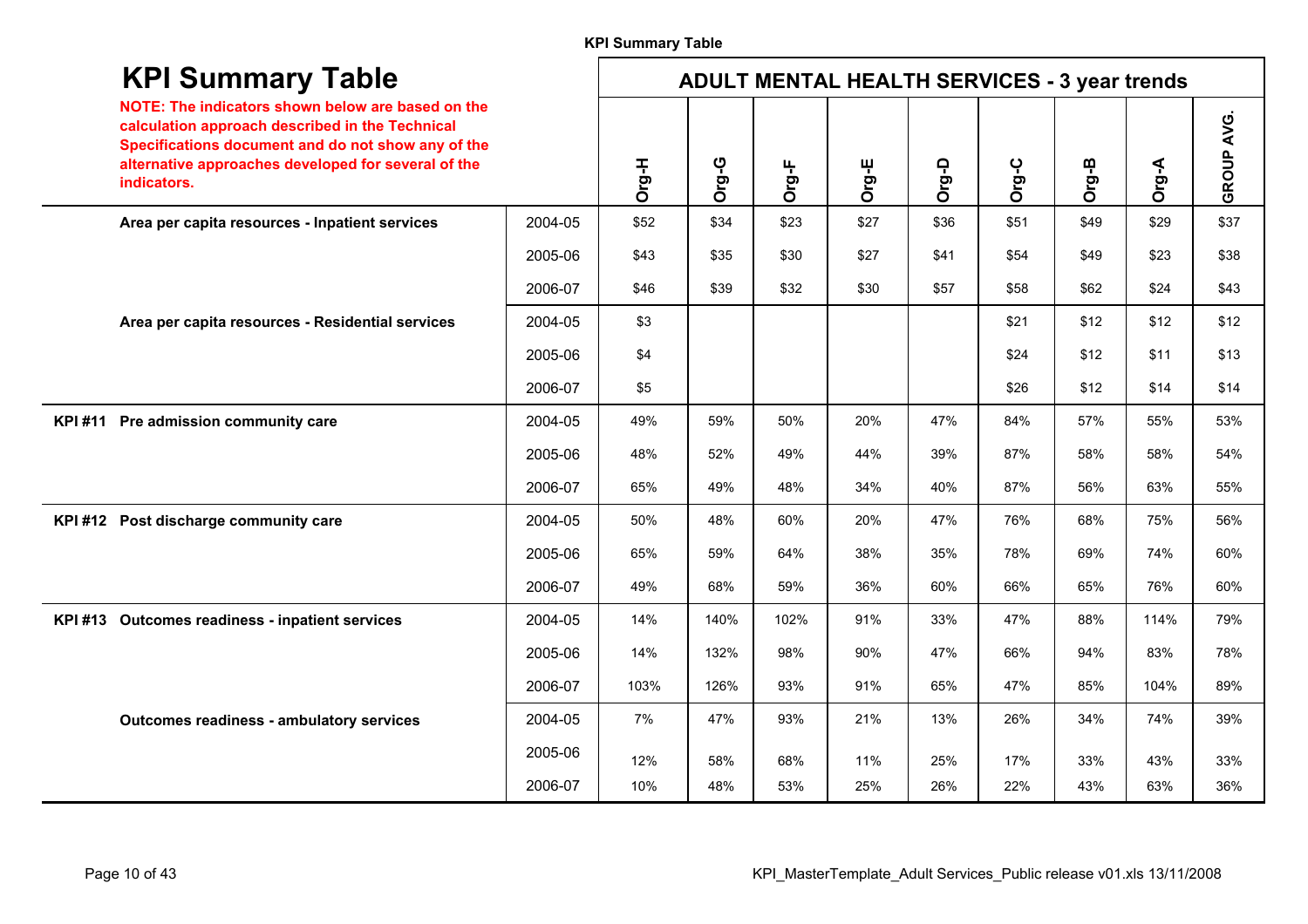# PART B

## Selected indicators grouped by themes

- 1. Comparative resources available to the organisation
- 2. Efficiency in use of resources
- 3. Productivity and activity of ambulatory services
- 4. Continuity of care
- 5. Access to ambulatory care
- 6. Access to acute inpatient care
- 7. Capability
- 8. Acute Inpatient casemix (a) Diagnosis and (b) HoNOS at admission
- 9. Ambulatory care casemix (a) Diagnosis and (b) HoNOS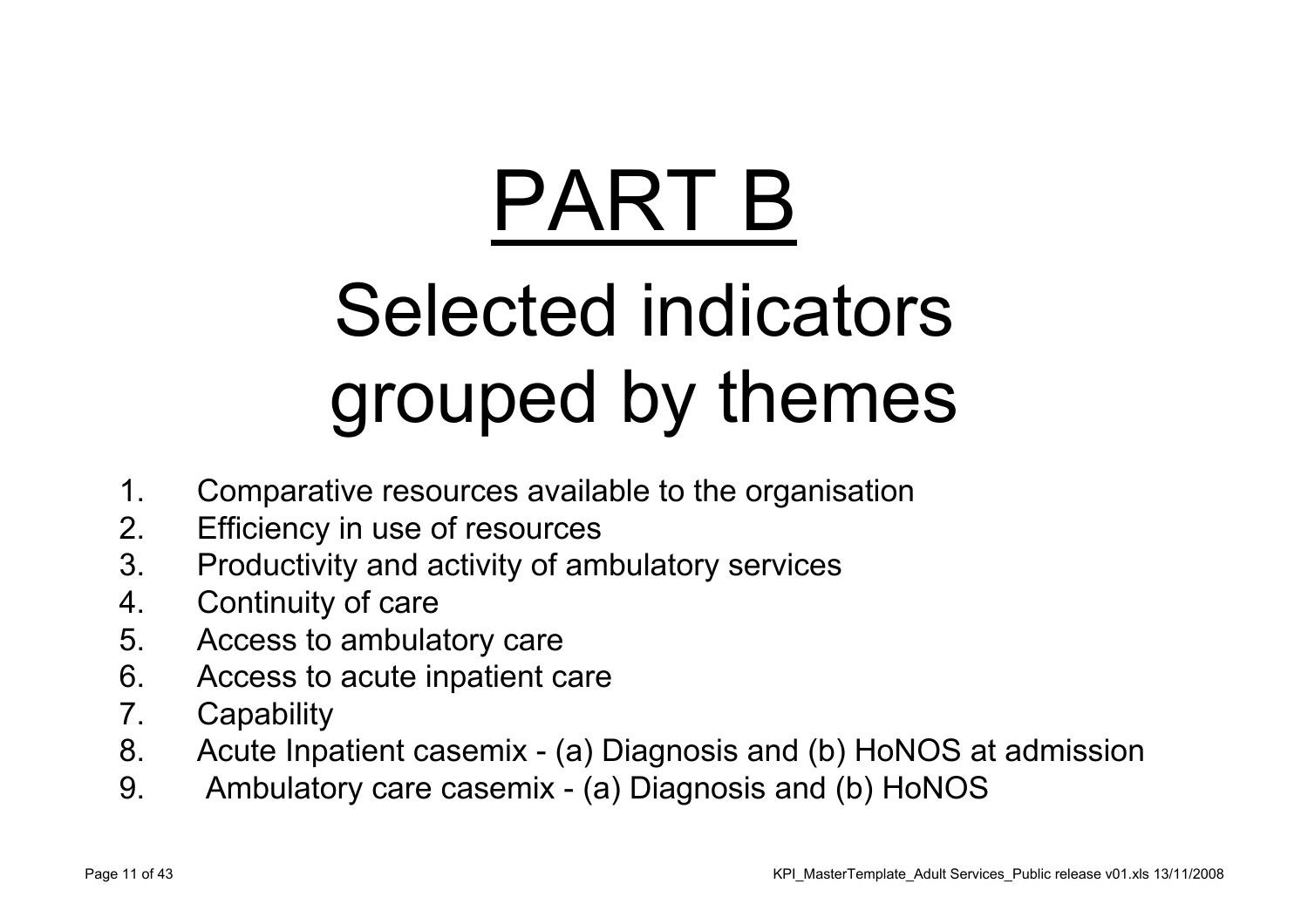#### **Theme ChartsTHEME 1: Comparative resources available to the organisation**

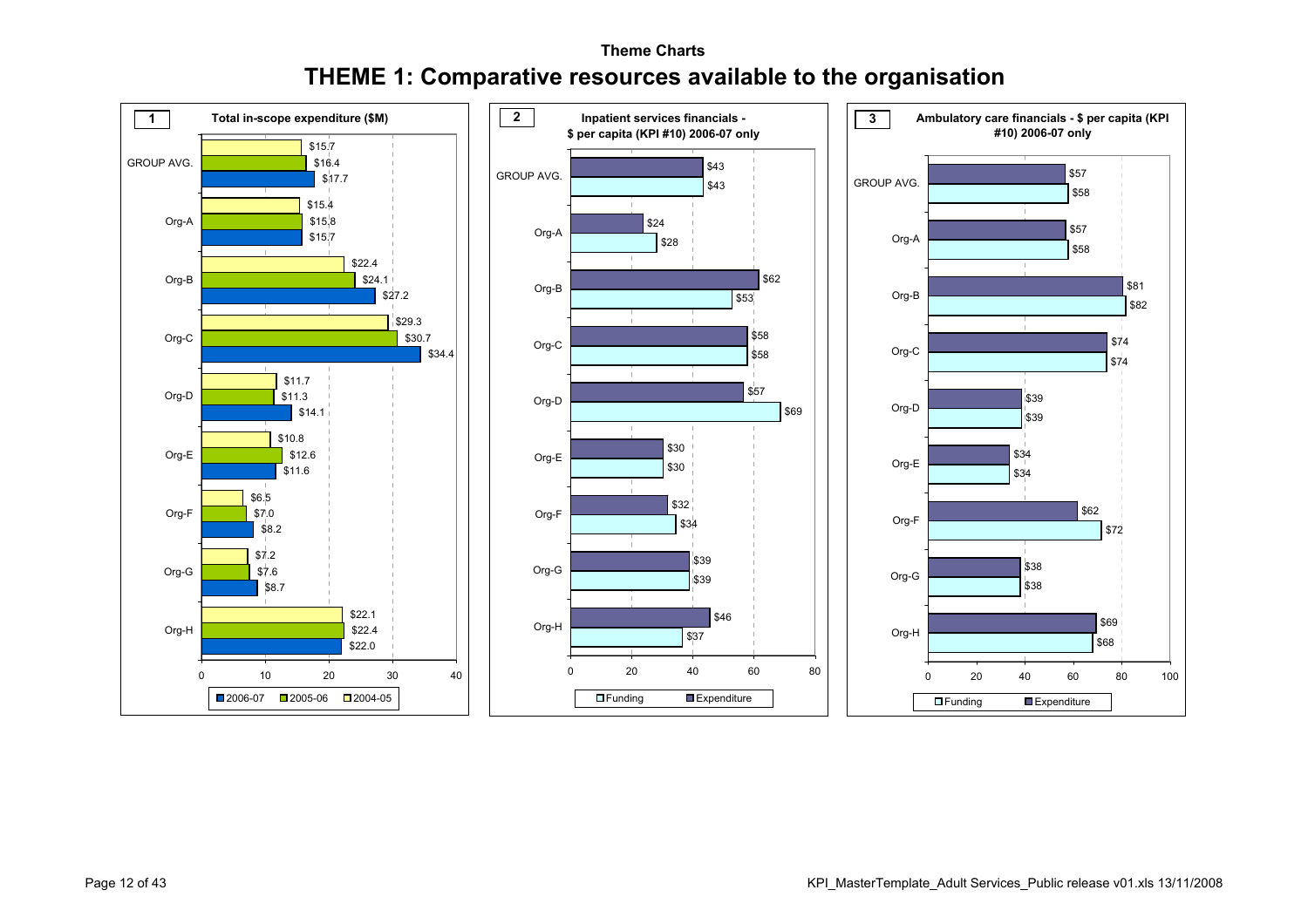#### **Theme ChartsTHEME 1: Comparative resources available to the organisation (cont'd)**

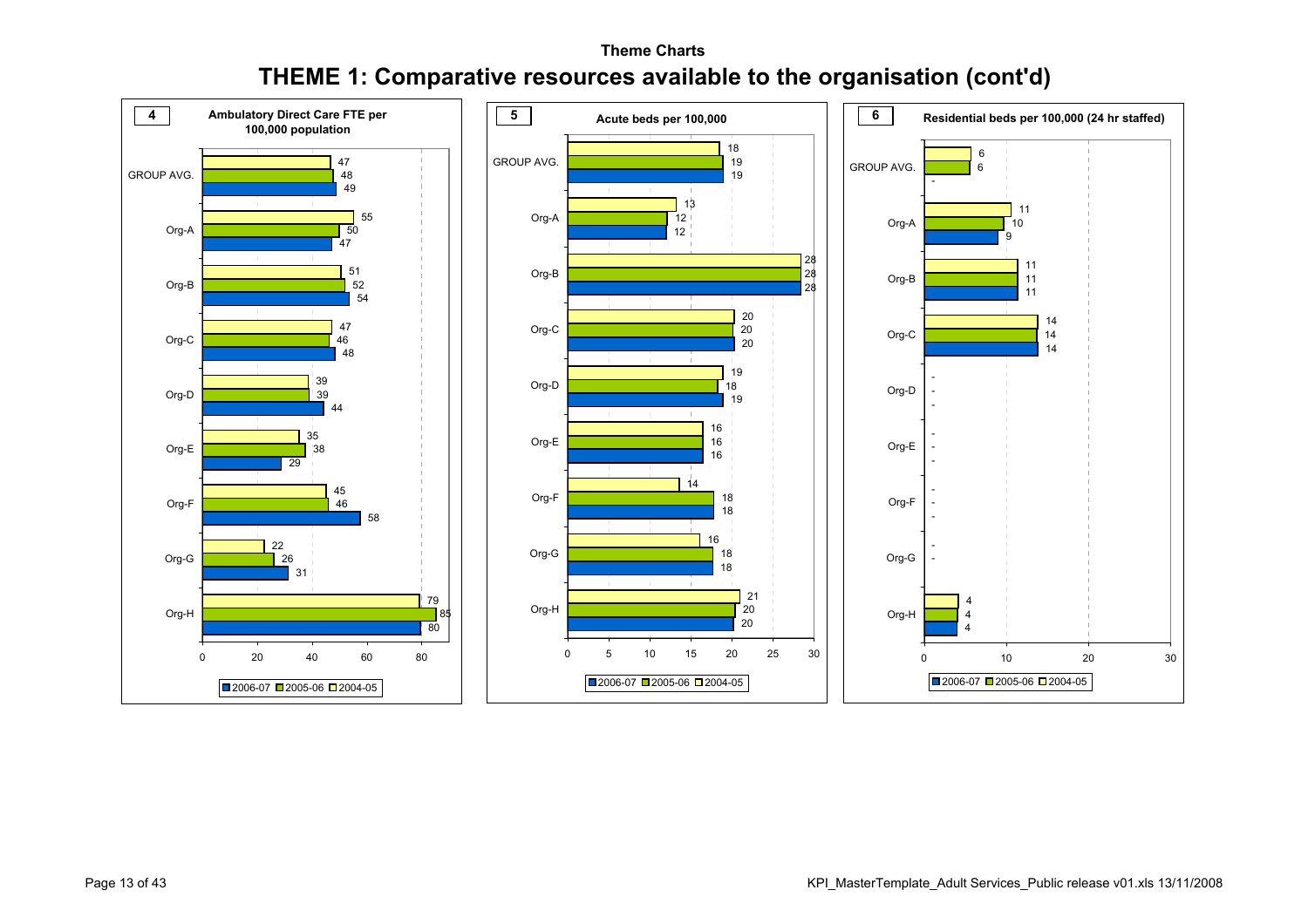#### **Theme Charts**

#### **THEME 2: Efficiency in use of resources**

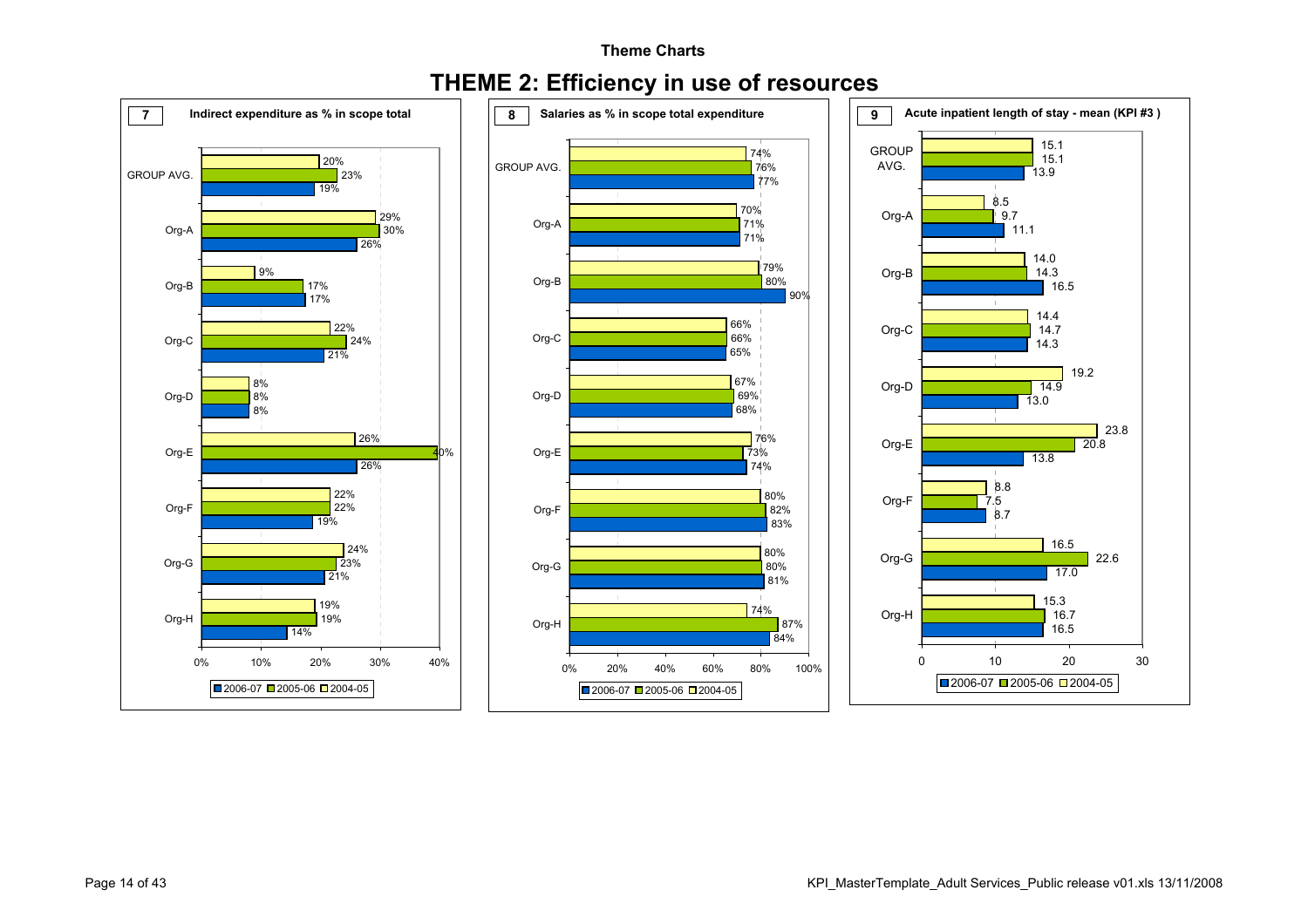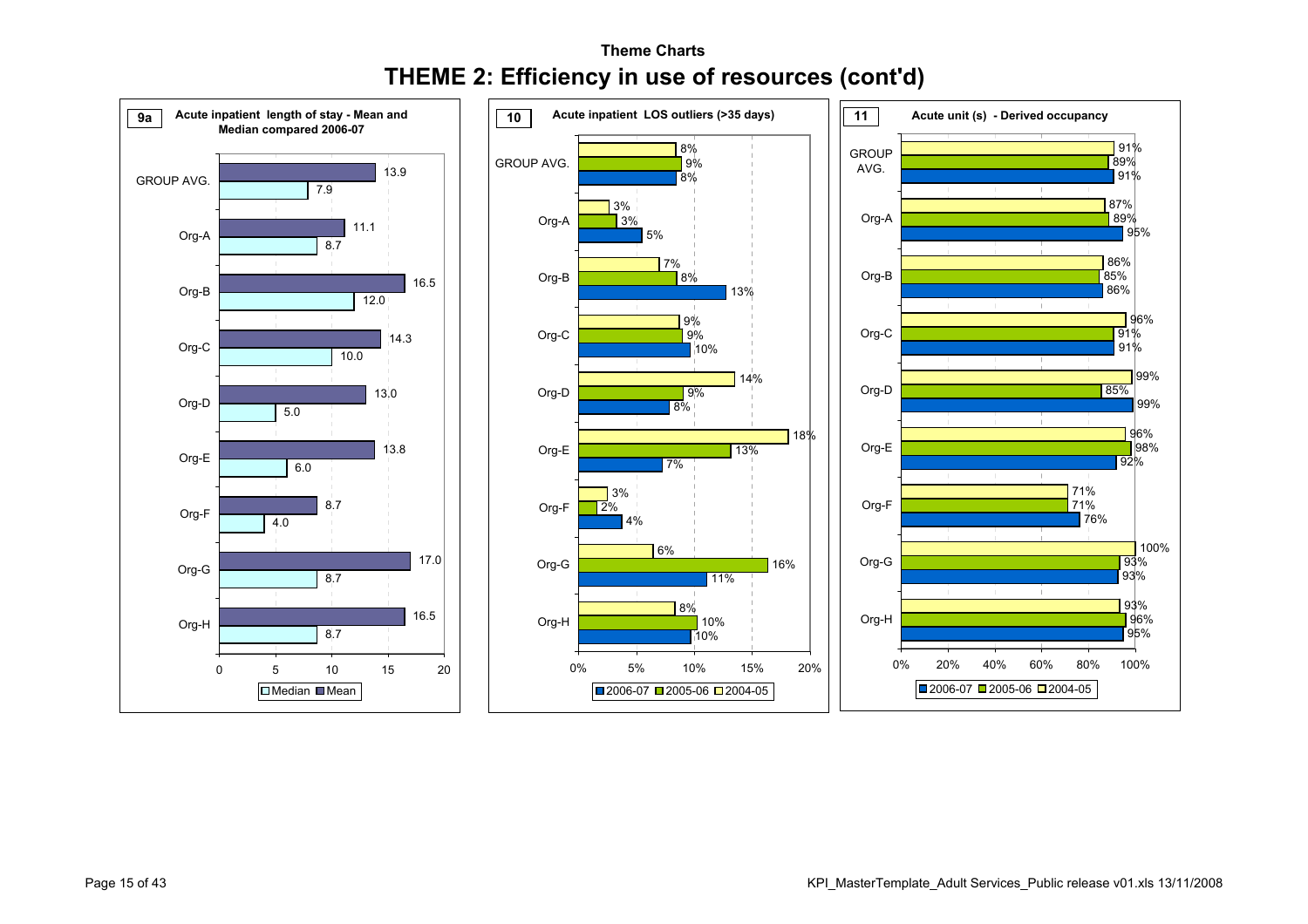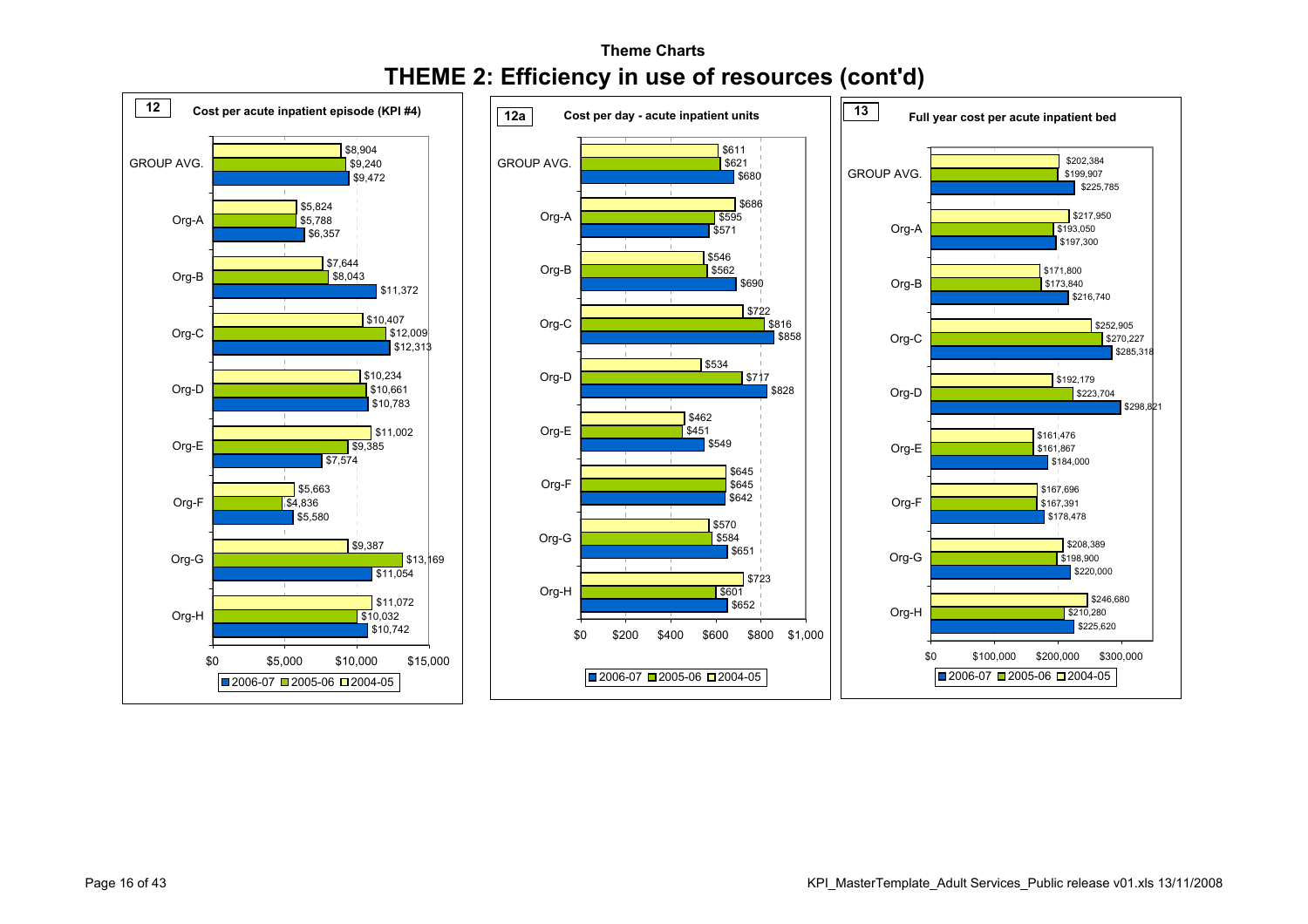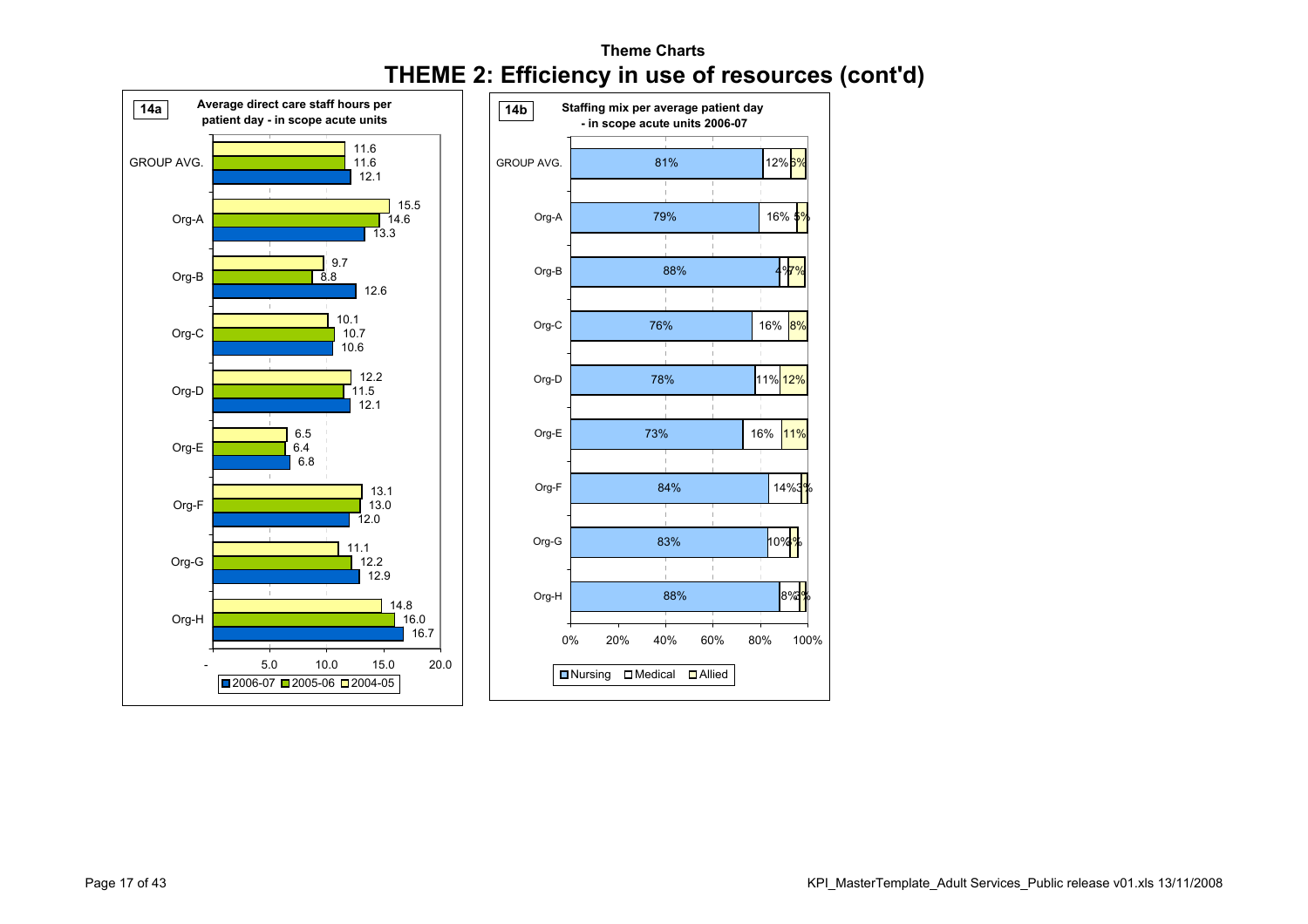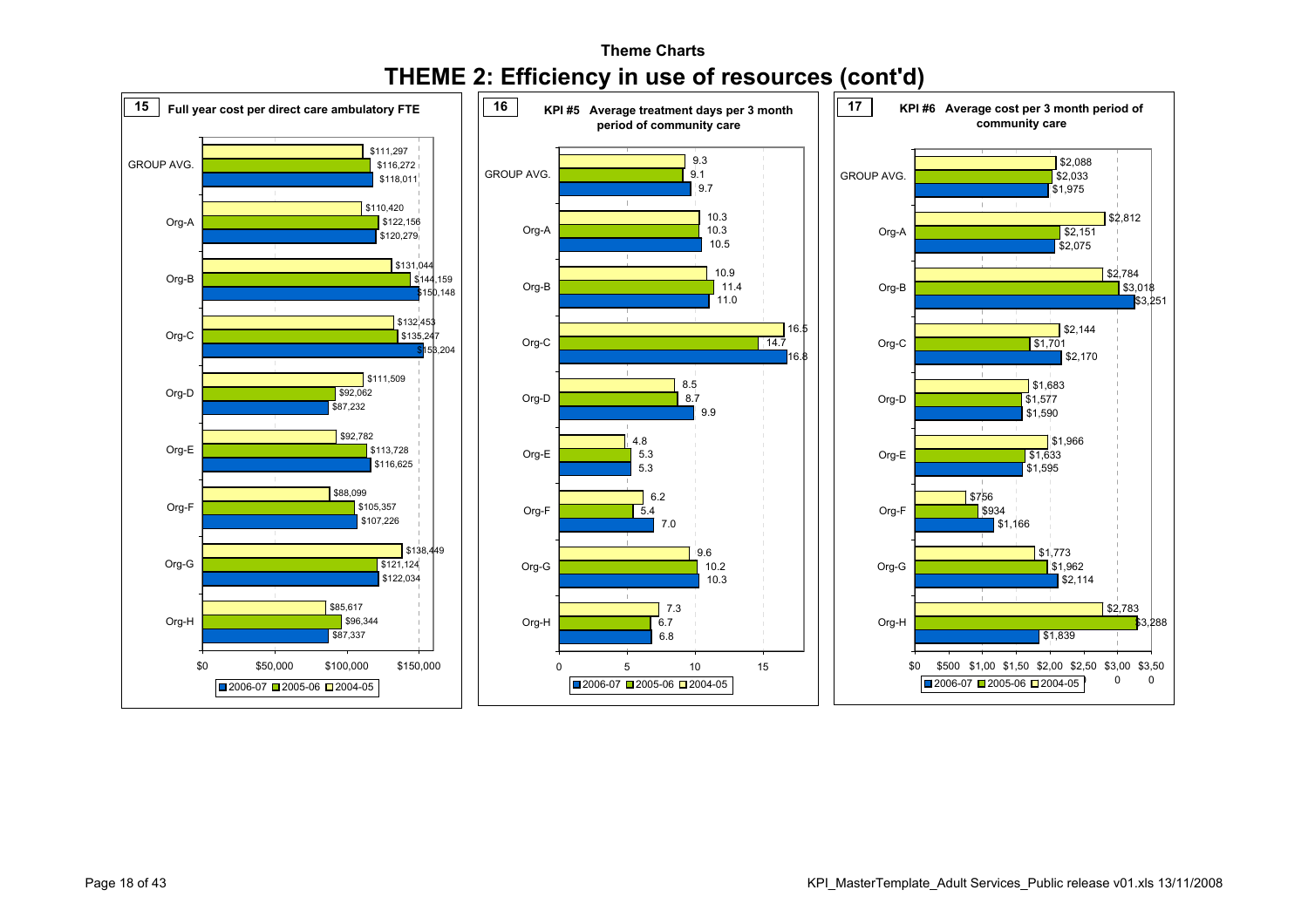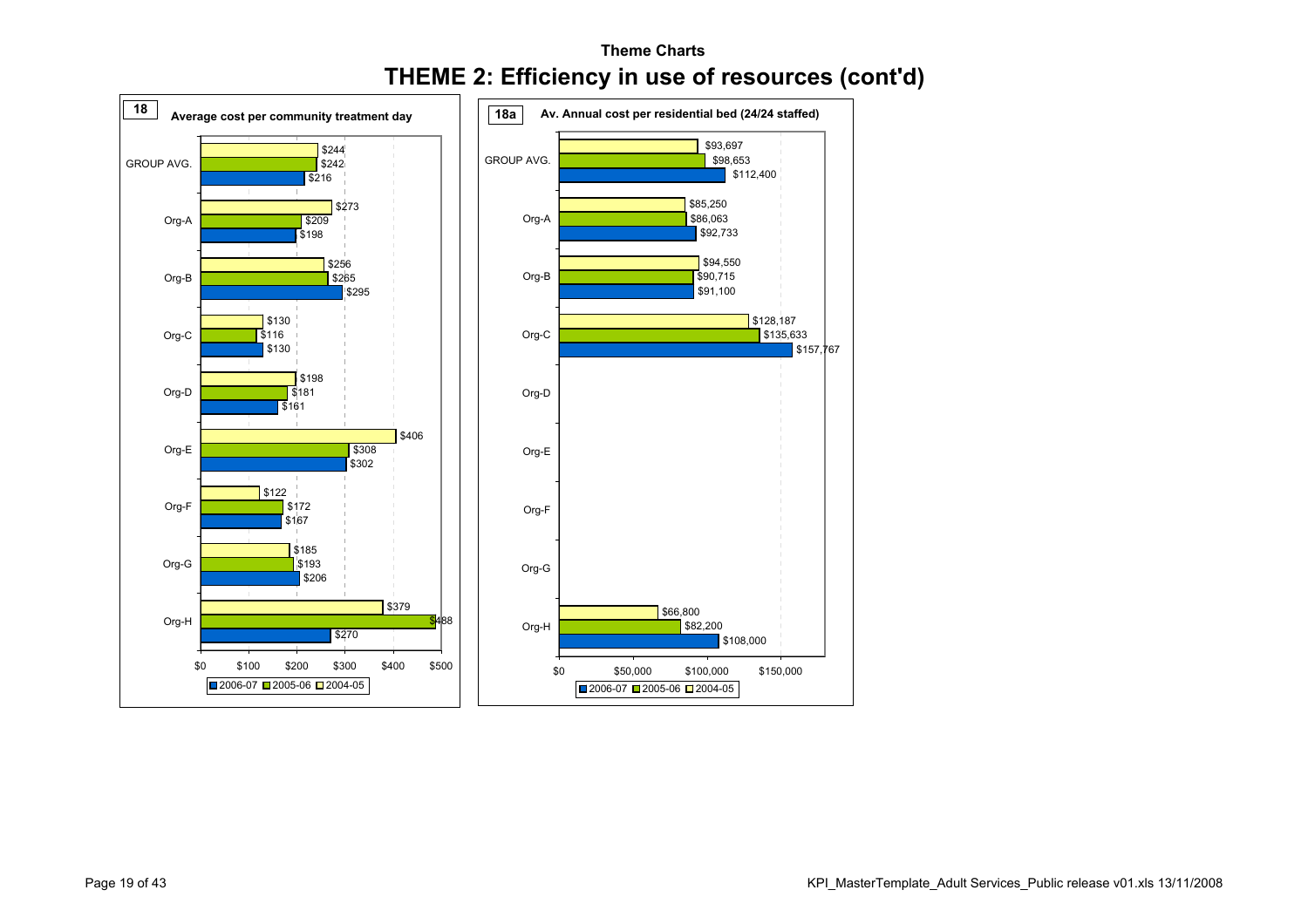

#### **Theme ChartsTHEME 3: Productivity and activity of ambulatory services**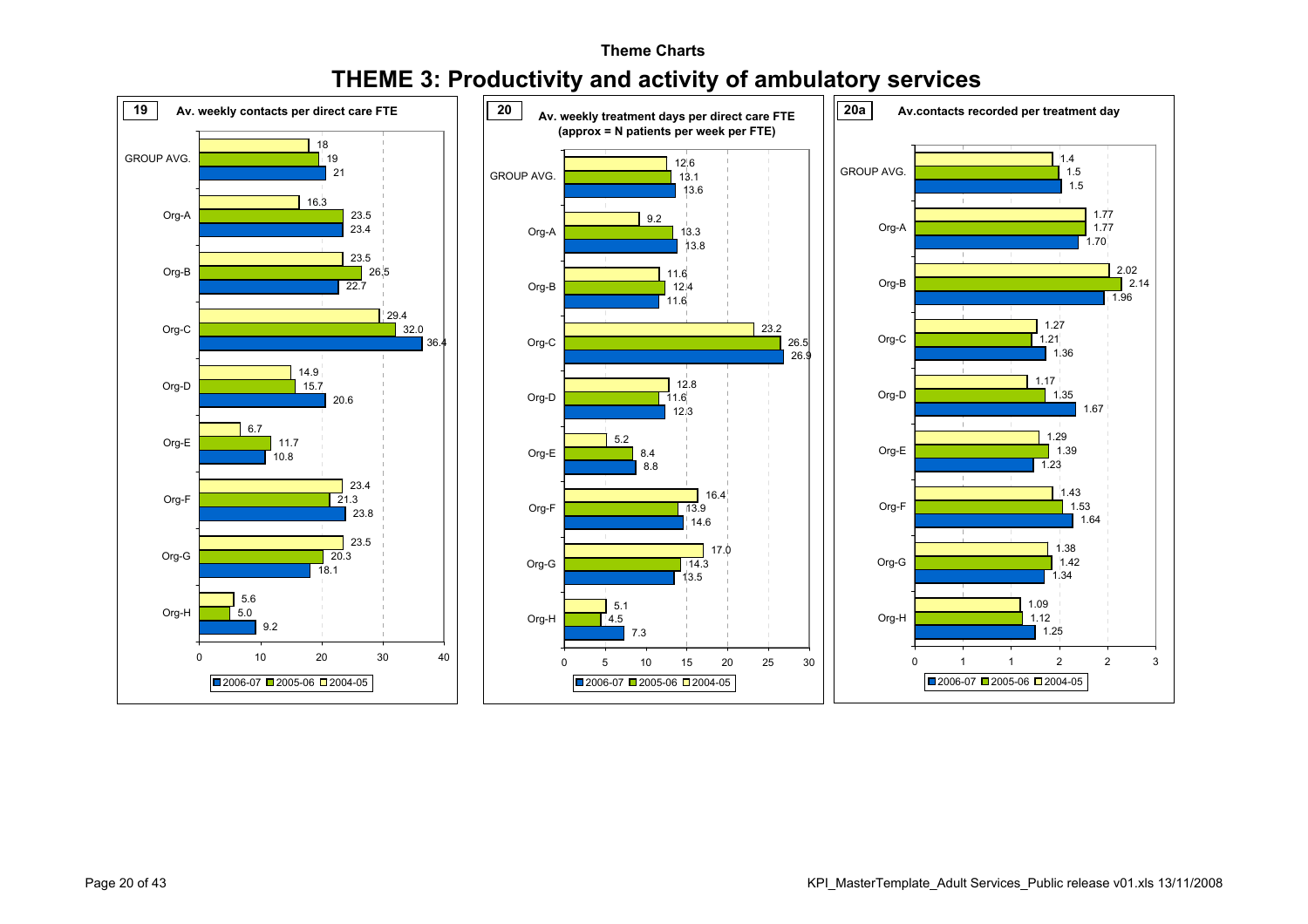

#### **Theme ChartsTHEME 3: Productivity and activity of ambulatory services**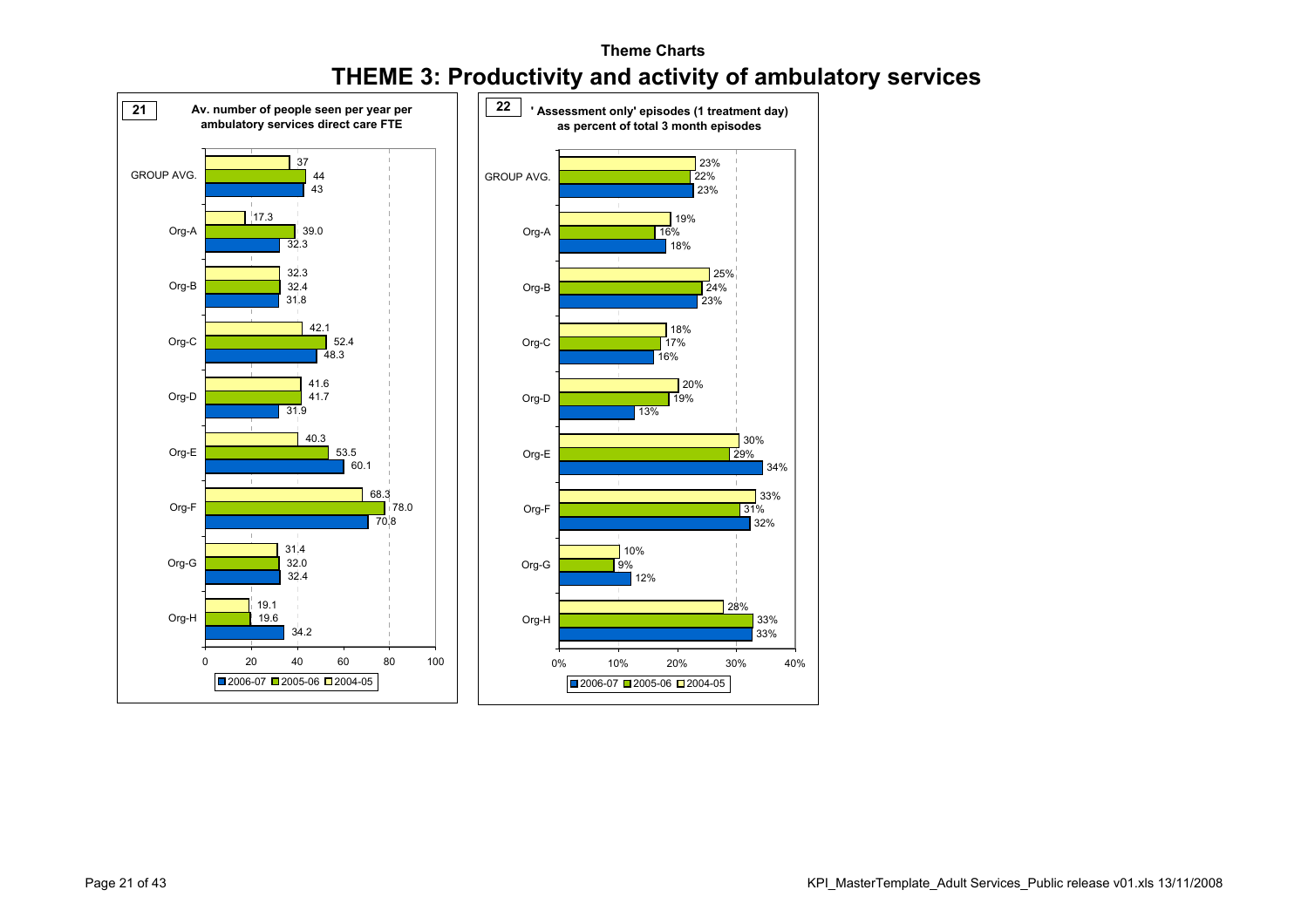

#### **Theme ChartsTHEME 4: Continuity of care**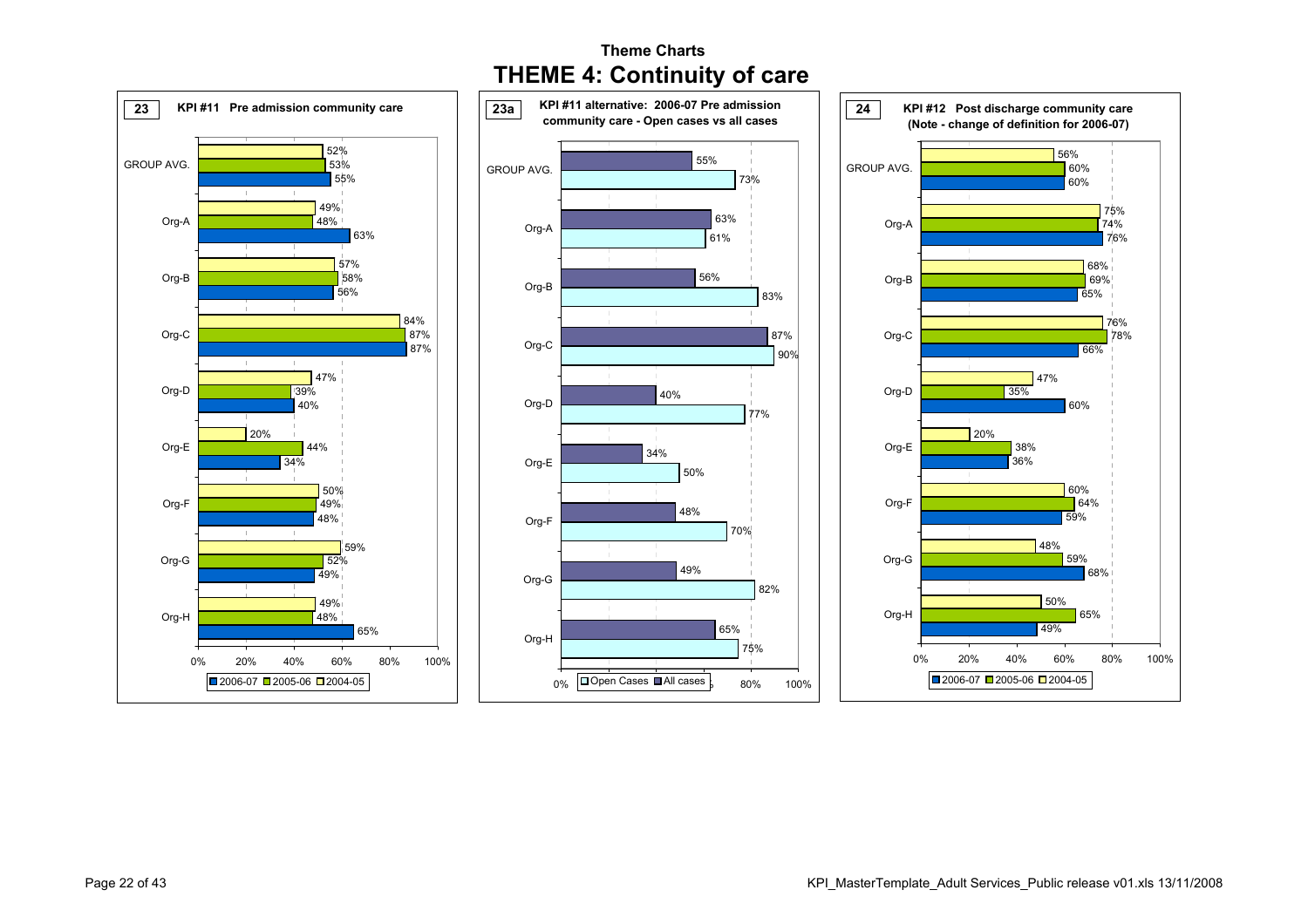

#### **Theme ChartsTHEME 4: Continuity of care (cont'd)**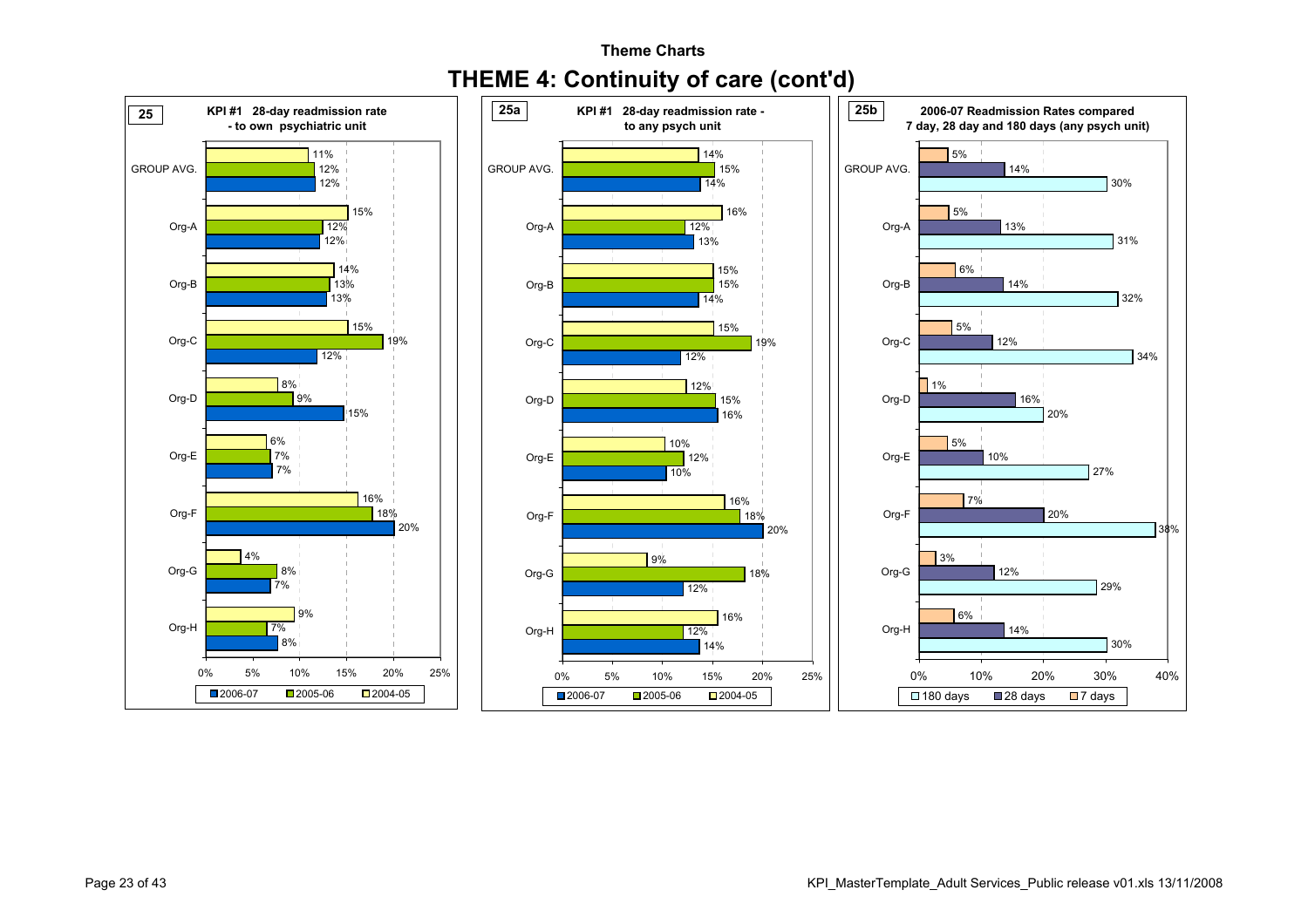

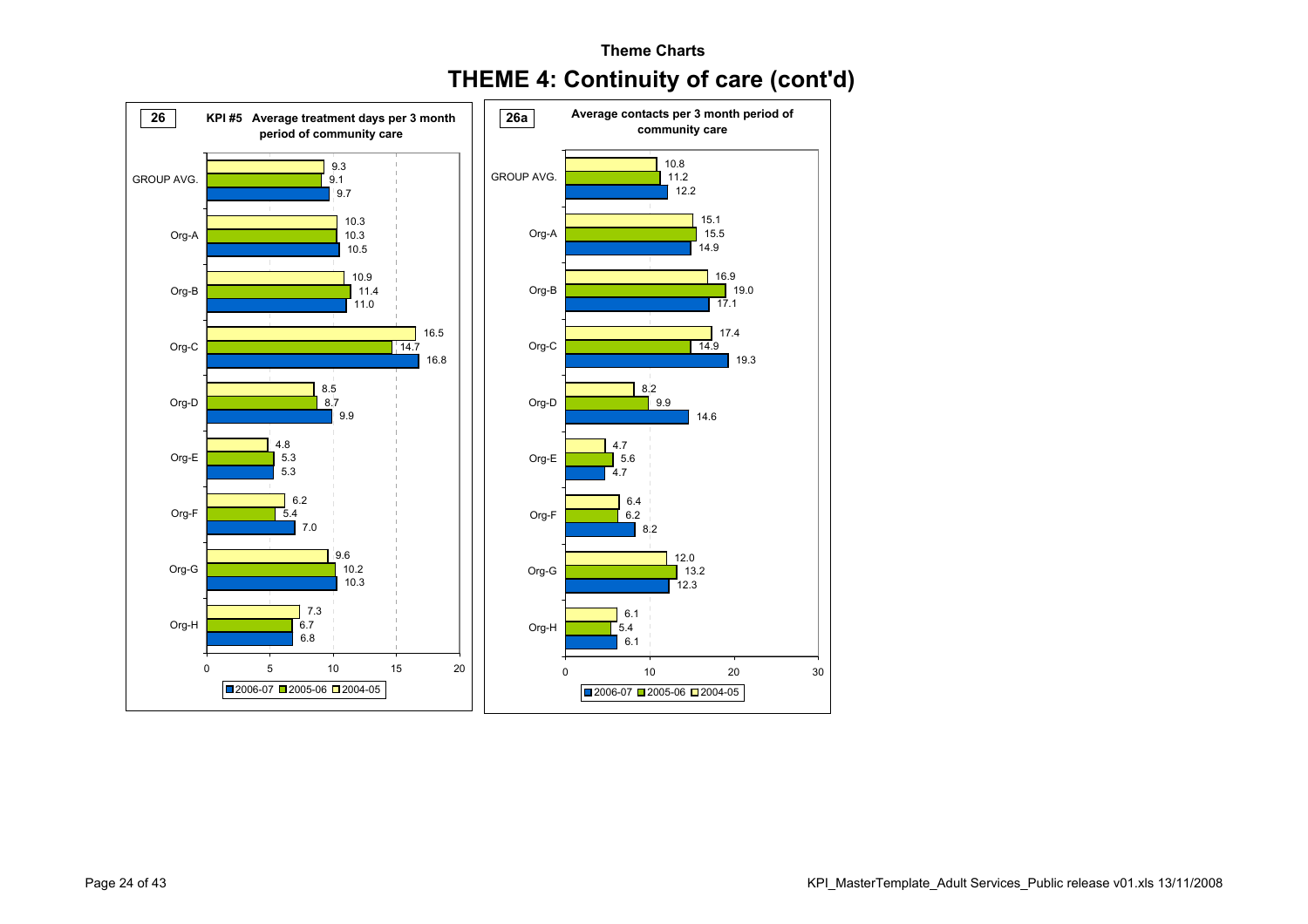

#### **Theme Charts THEME 5: Access to ambulatory care**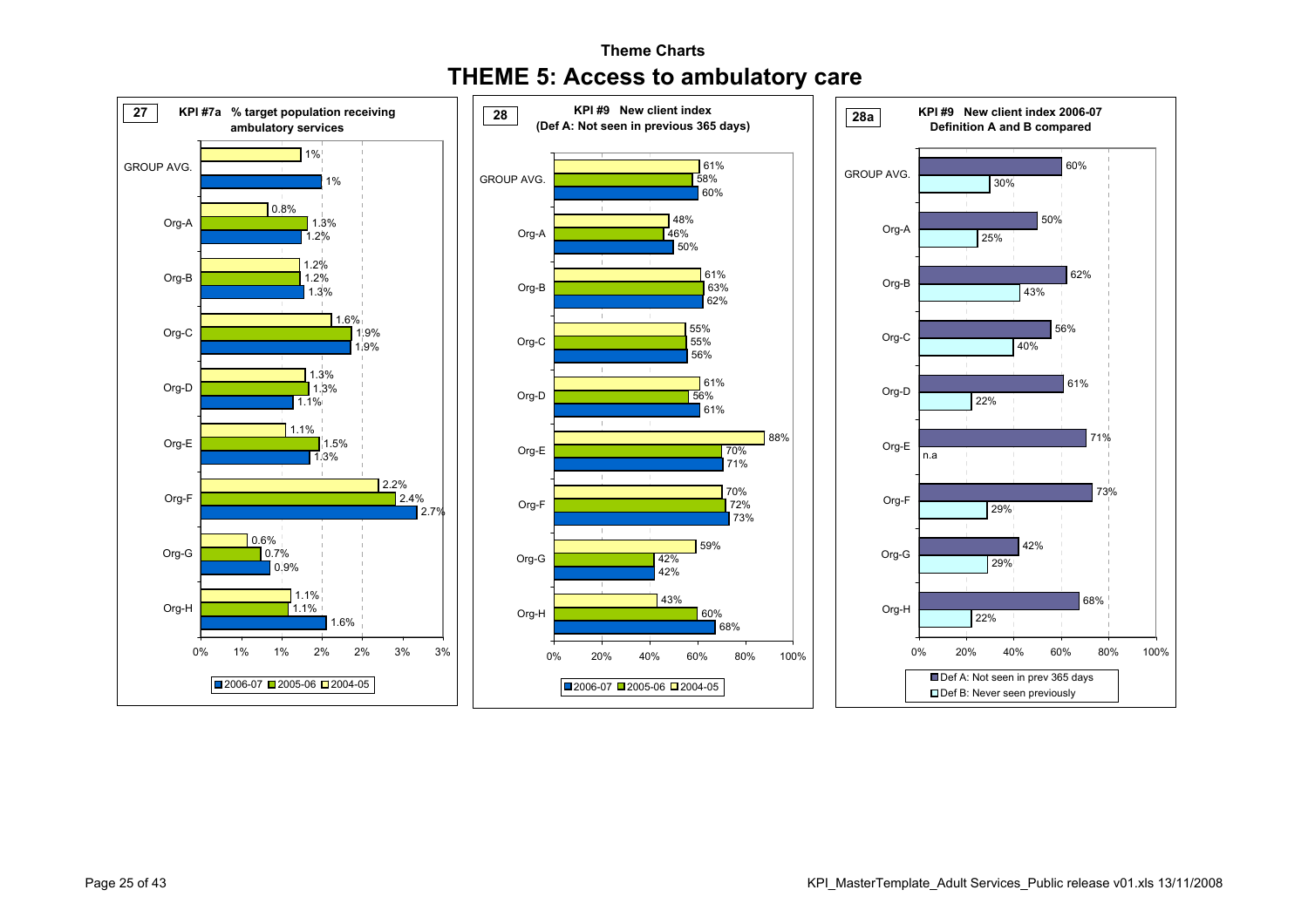

#### **Theme ChartsTHEME 5: Access to ambulatory care (cont'd)**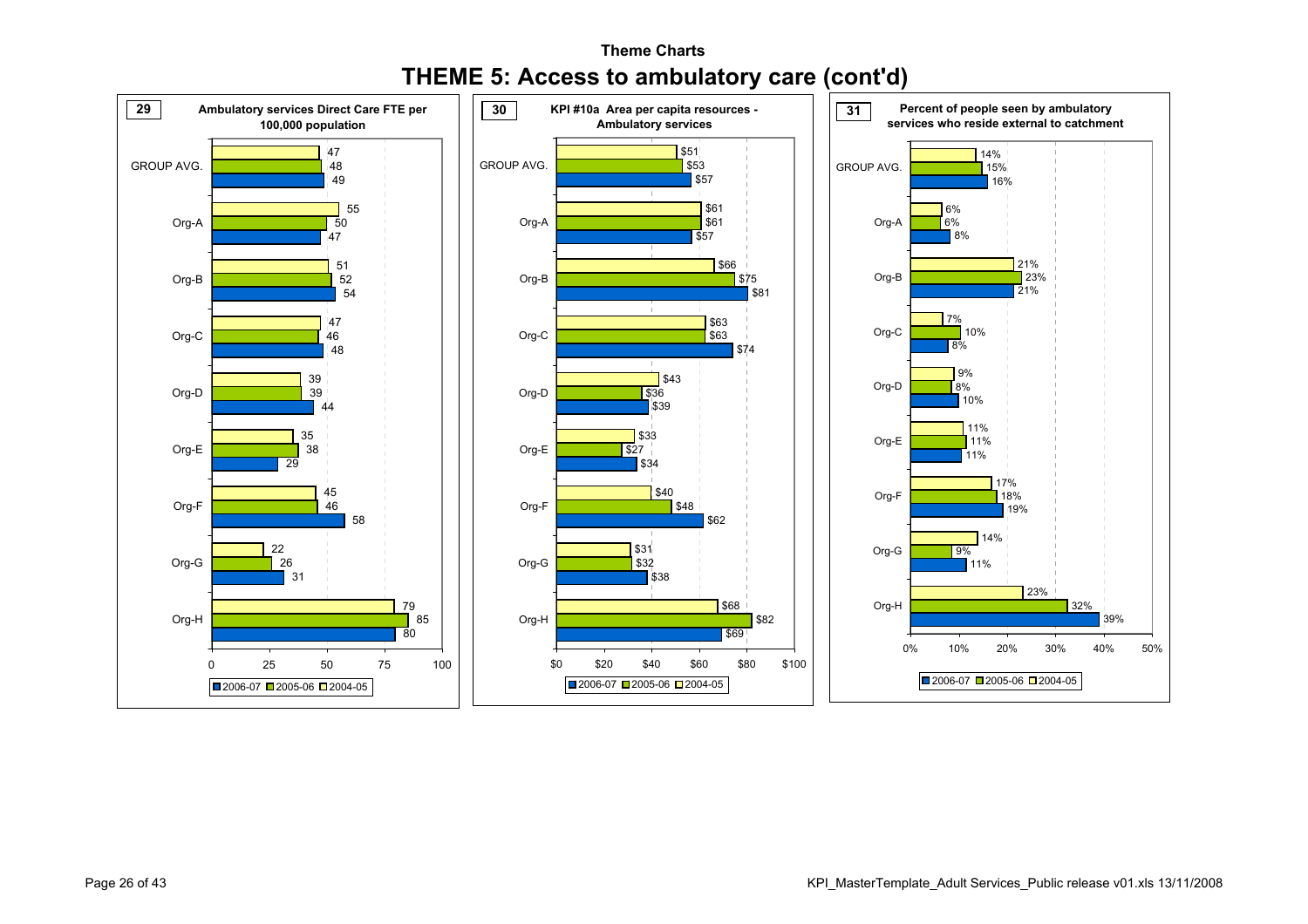

#### **Theme ChartsTHEME 6: Access to acute inpatient care**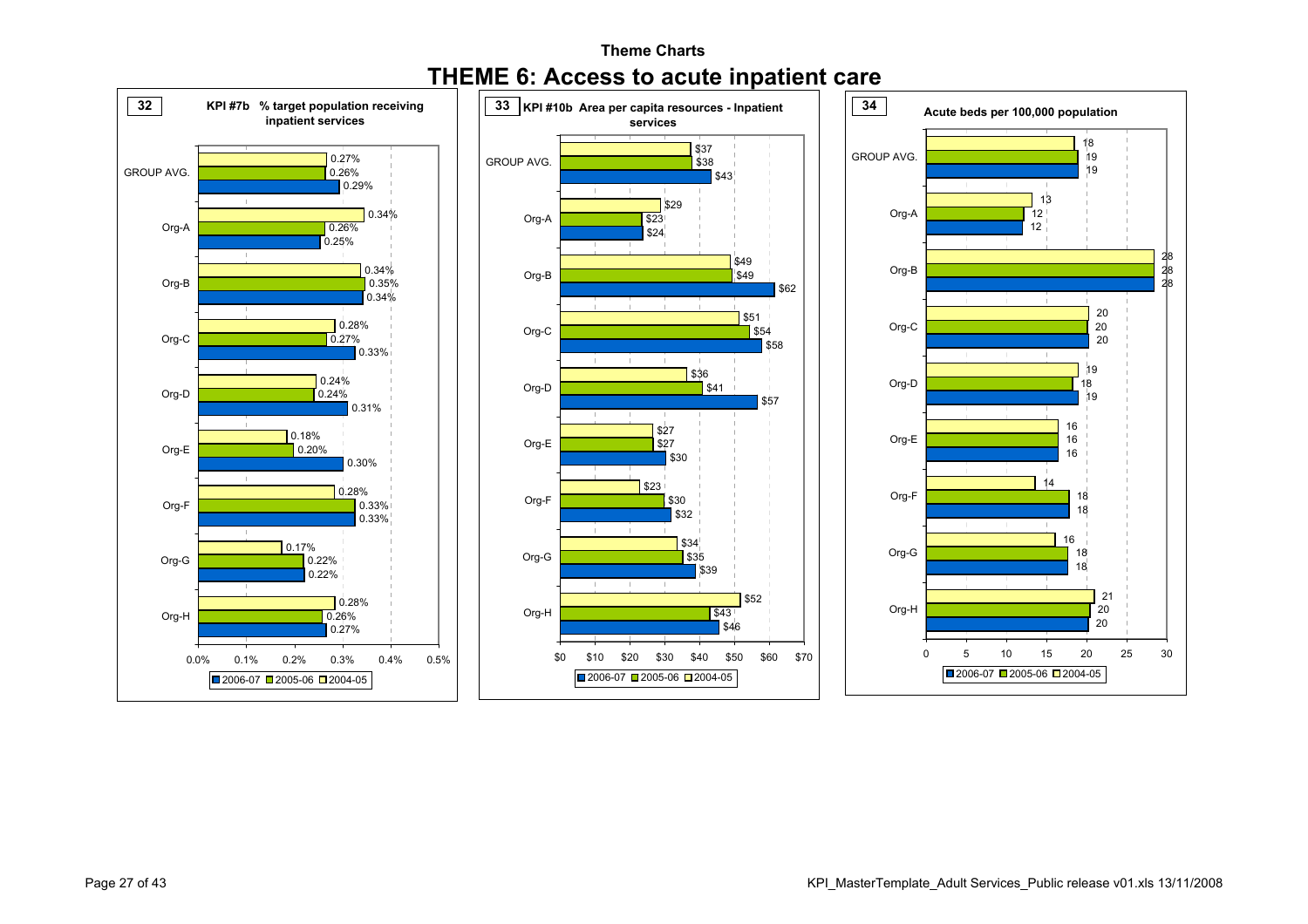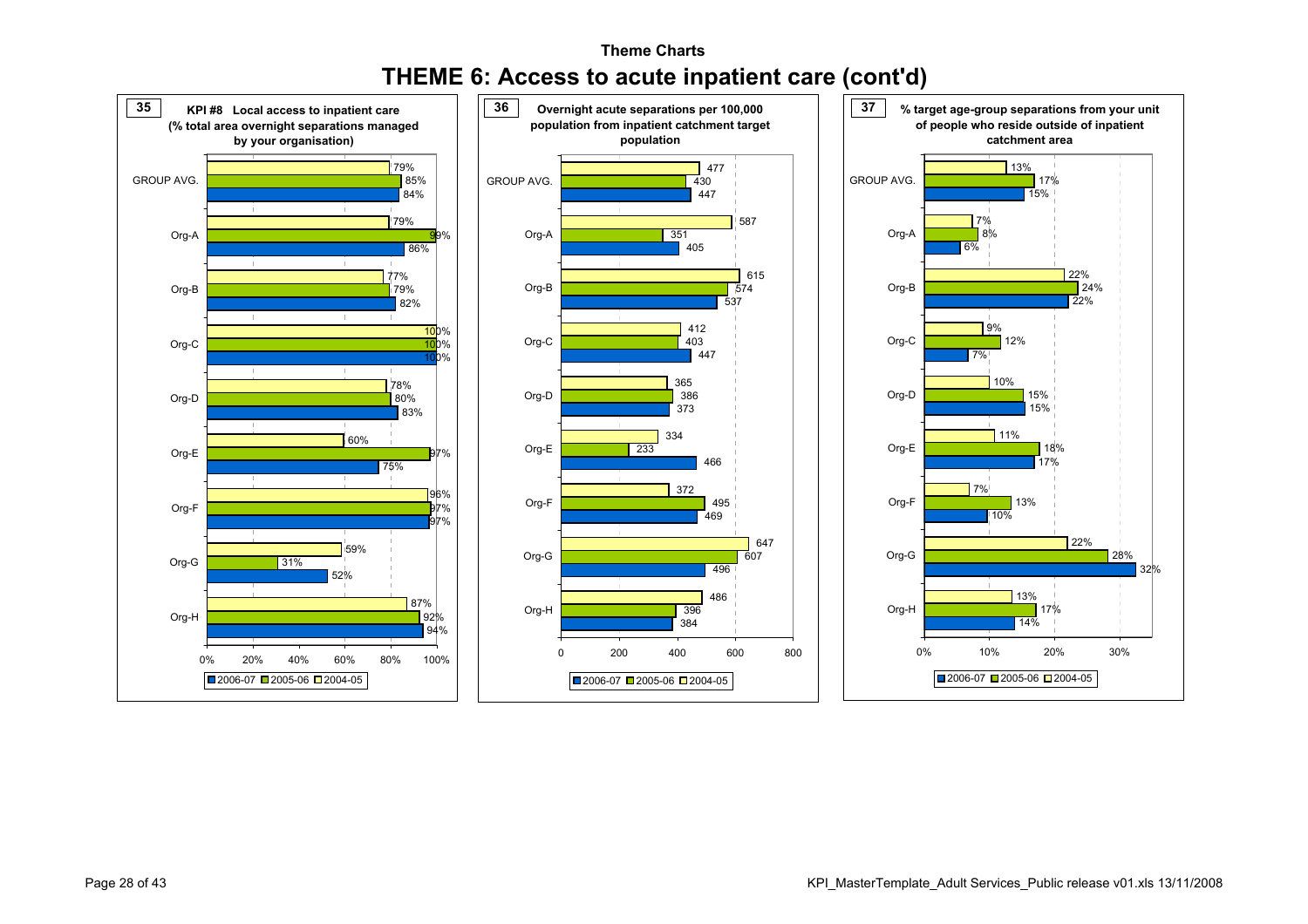**Theme ChartsTHEME 7: Capability**

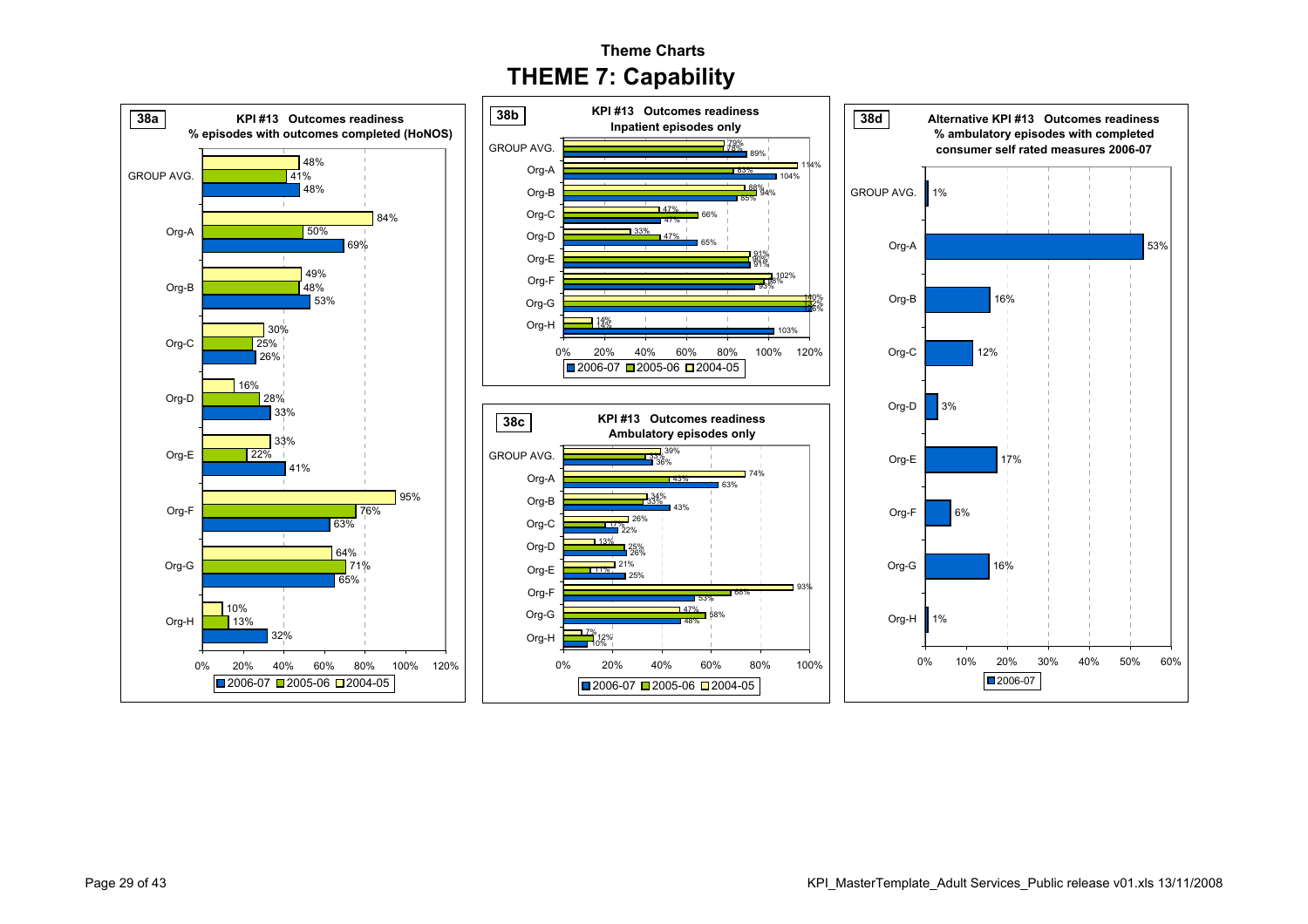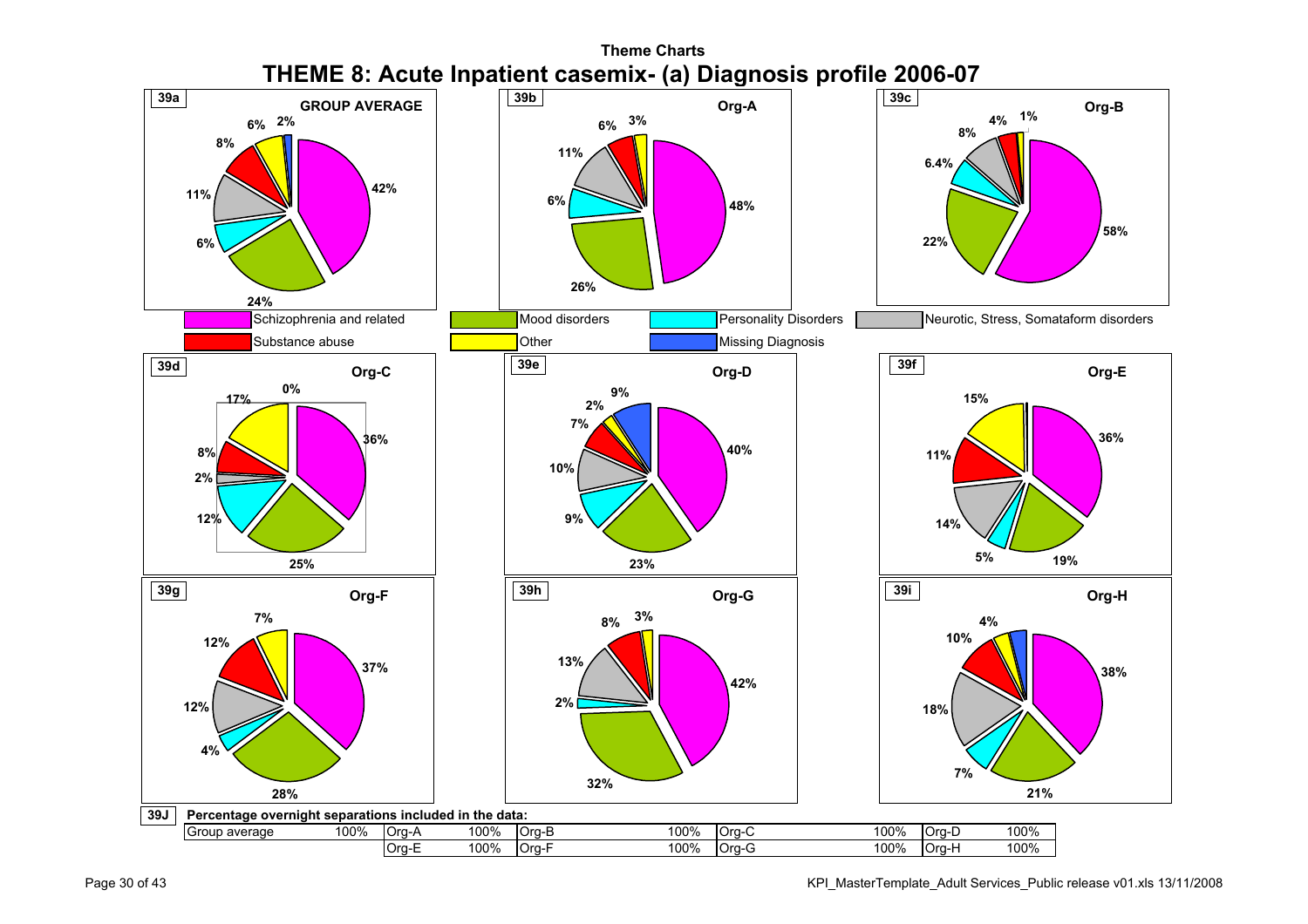**Theme ChartsTHEME 8: Acute Inpatient casemix - (b) HoNOS at admission**



Page 31 of 43 KPI\_MasterTemplate\_Adult Services\_Public release v01.xls 13/11/2008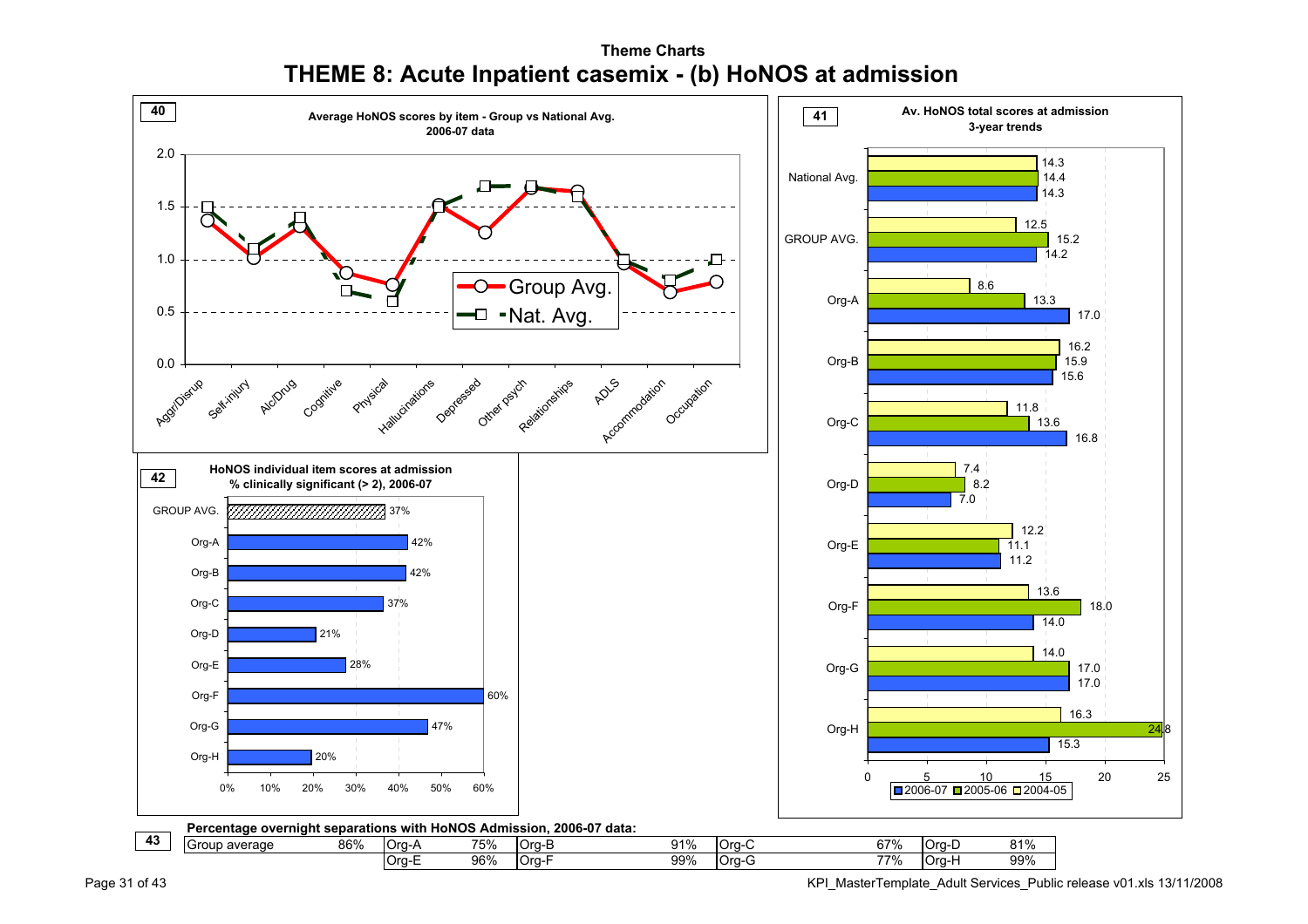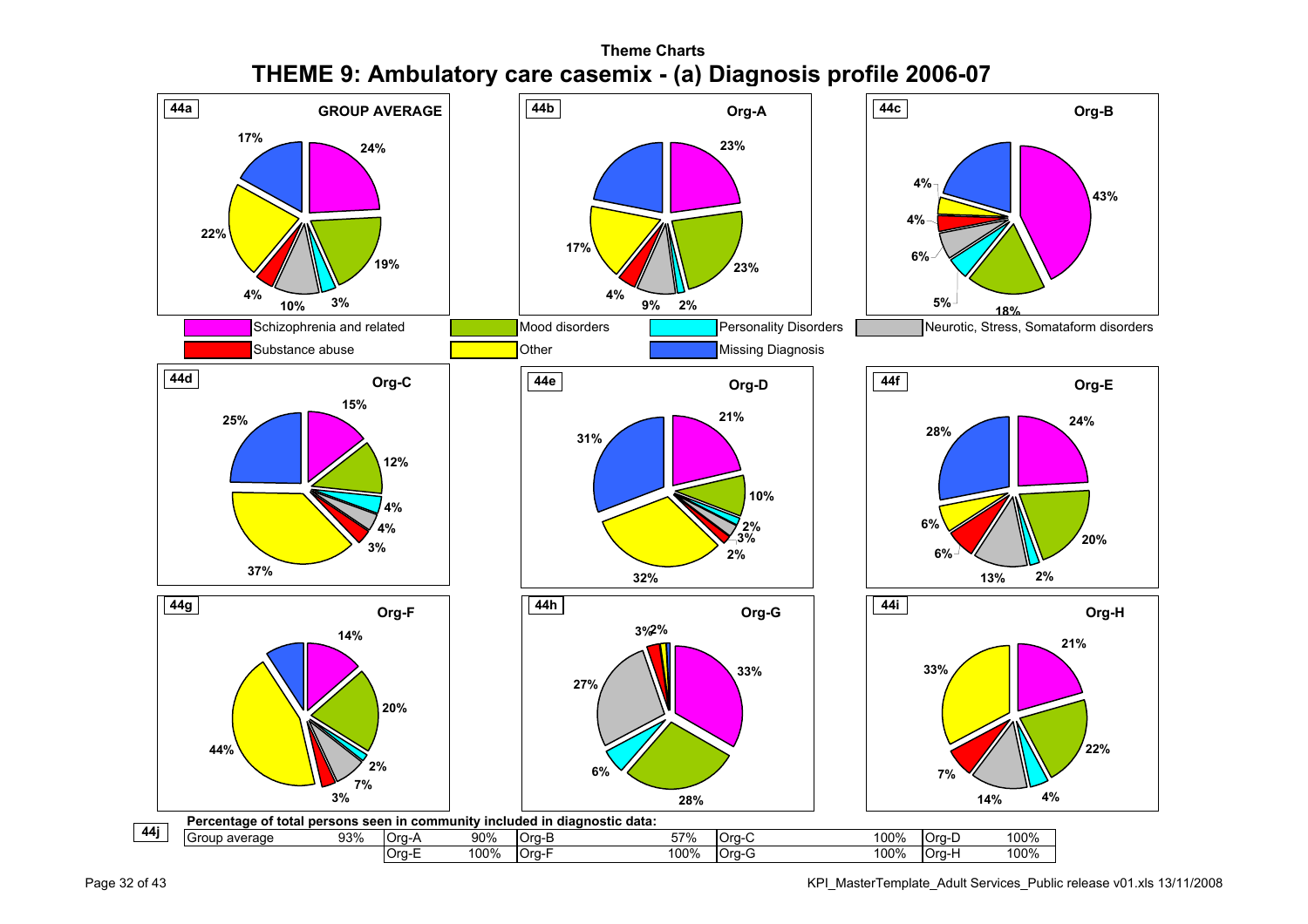

Org-E 20% Org-F 40% Org-G 58% Org-H 6%

**Theme ChartsTHEME 9: Ambulatory care casemix - (a) HoNOS**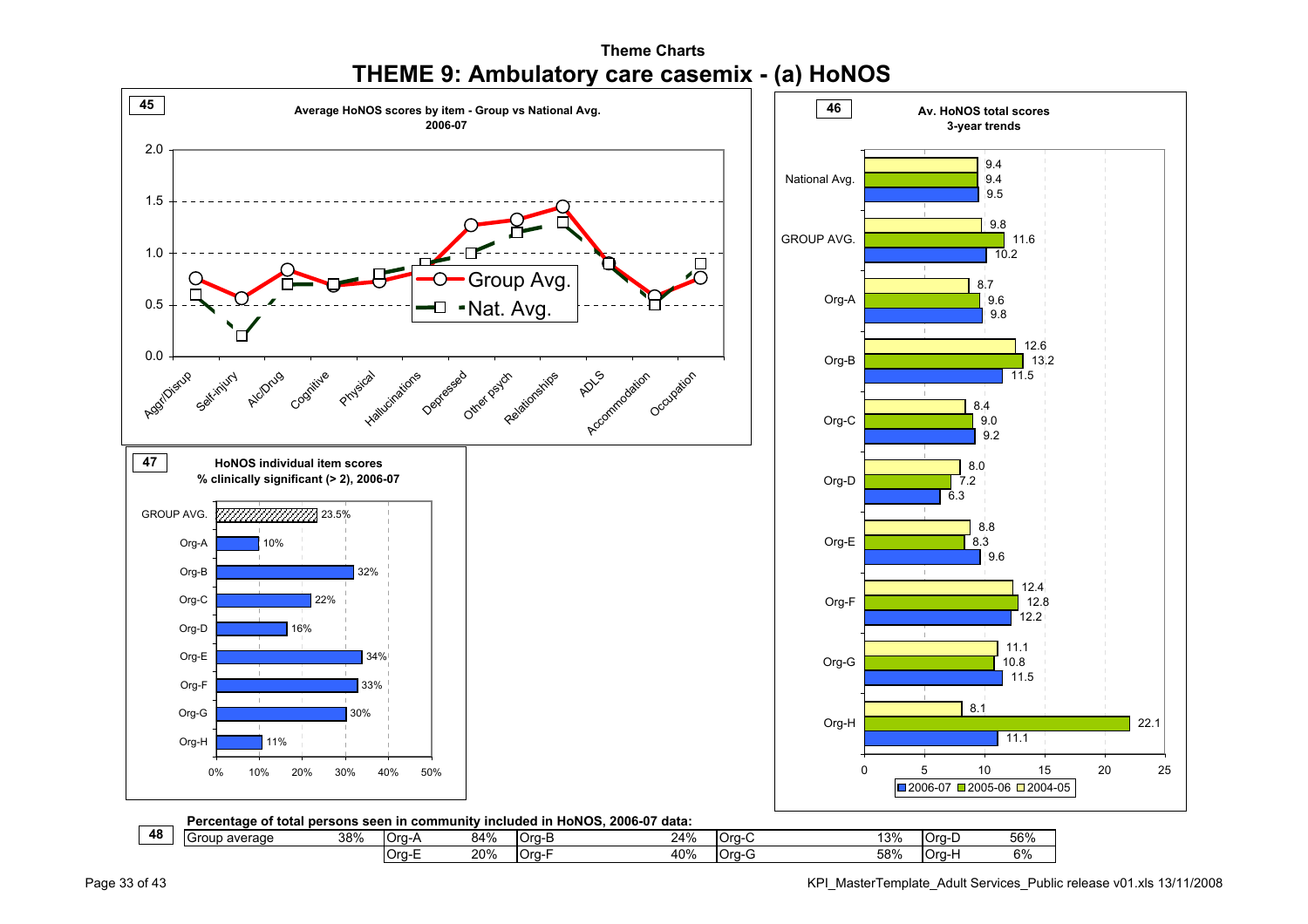#### **Theme ChartsUngrouped supplementary indicators**

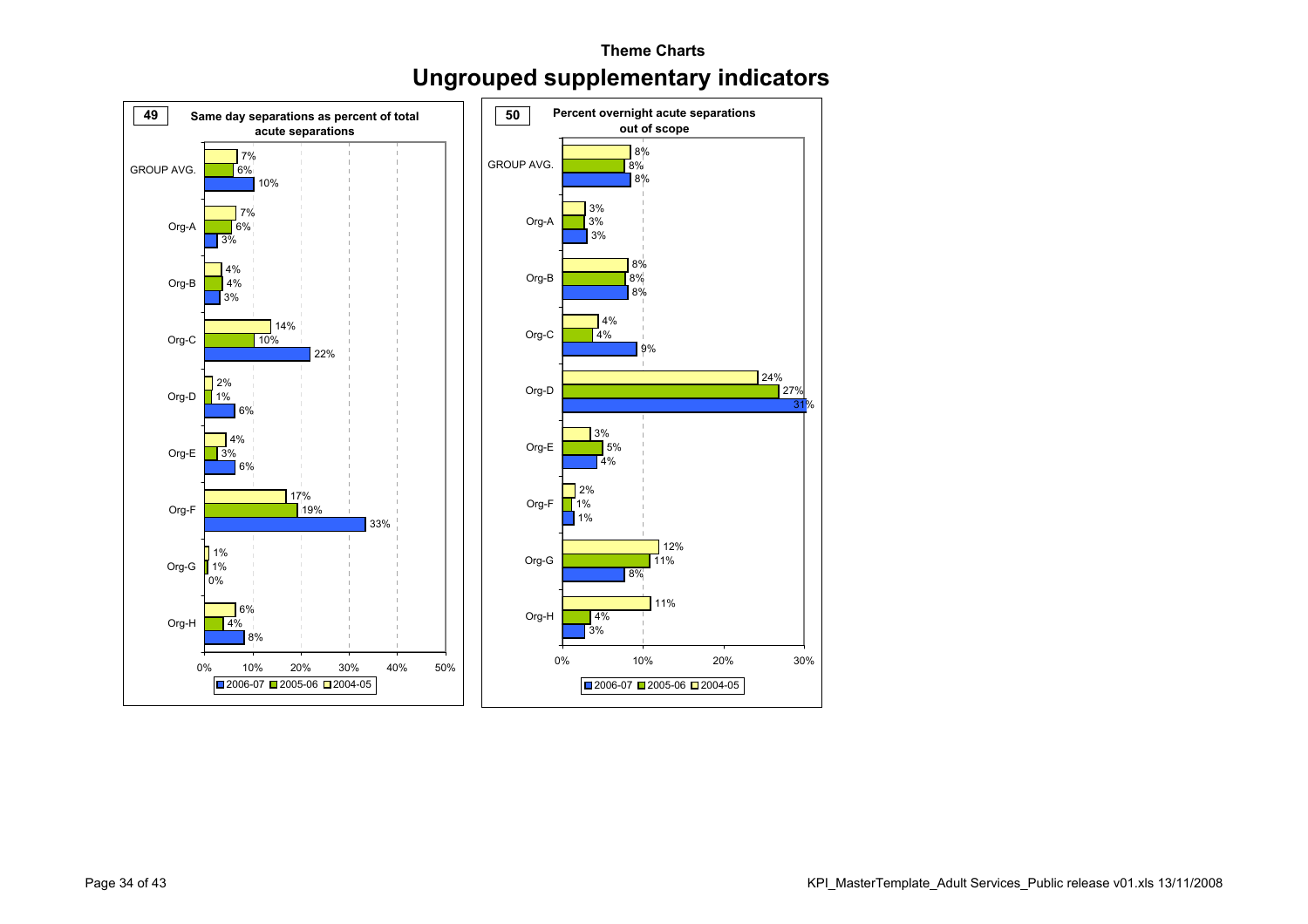|                |                                                                          | All reference numbers link to the numbers in boxes within the indicator charts in 'Theme Charts'                              |                                                                     |                                                                                                                                                   |
|----------------|--------------------------------------------------------------------------|-------------------------------------------------------------------------------------------------------------------------------|---------------------------------------------------------------------|---------------------------------------------------------------------------------------------------------------------------------------------------|
| <b>Ref</b>     |                                                                          | Numerator                                                                                                                     | <b>Denominator</b>                                                  | <b>Notes</b>                                                                                                                                      |
|                |                                                                          | THEME 1: Comparative resources available to the organisation                                                                  |                                                                     |                                                                                                                                                   |
| $\mathbf 1$    | Total in-scope expenditure (\$M)                                         |                                                                                                                               |                                                                     | Simply adds all in scope expenditure<br>reported and converts to millions                                                                         |
| $\overline{2}$ | Inpatient services financials - \$ per<br>capita                         | Total expenditure/funding reported<br>for in scope inpatient services (acute scope acute inpatient services<br>and non acute) | Total catchment population for in                                   | Indicator shows differential between funding<br>and expenditure                                                                                   |
| 3              | Ambulatory services financials - \$<br>per capita                        | Total expenditure/funding reported<br>for in scope ambulatory services                                                        | Total catchment population for in<br>scope ambulatory services      | Indicator shows the difference between<br>funding and expenditure                                                                                 |
| $\overline{4}$ | Ambulatory services Direct Care<br>FTE per 100,000 population            | Number of ambulatory services<br>direct care FTE                                                                              | Total catchment population for in<br>scope ambulatory services      |                                                                                                                                                   |
| 5              | Acute beds per 100,000 population                                        | Number of in scope acute inpatient<br>beds                                                                                    | Total catchment population for in<br>scope acute inpatient services |                                                                                                                                                   |
| 6              | Residential beds per 100,000<br>population                               | Number of in scope residential beds                                                                                           | Total catchment population for in<br>scope residential services     |                                                                                                                                                   |
|                | <b>THEME 2: Efficiency in use of resources</b>                           |                                                                                                                               |                                                                     |                                                                                                                                                   |
| $\overline{7}$ | Indirect expenditure as % in scope<br>total                              | Total indirect expenditure reported<br>for all in scope services                                                              | Total expenditure reported for all in<br>scope services             | Indicator is intended to assess the extent to<br>which organisations are comparable in what<br>is included in the overall reported<br>expenditure |
| 8              | Salaries as % in scope total<br>expenditure                              | Total salaries and wages<br>expenditure reported for all in scope<br>services                                                 | Total expenditure reported for all in<br>scope services             | Indicator is intended to assess the extent to<br>which organisations are comparable in what<br>is included in the overall reported<br>expenditure |
| 9              | Acute inpatient length of stay (KPI<br>#3)                               |                                                                                                                               |                                                                     | Constructed as per KPI #3 - see Technical<br>Specifications                                                                                       |
| 9а             | Acute inpatient length of stay -<br>Mean and Median compared 2006-<br>07 |                                                                                                                               |                                                                     | Medians are as calculated and reported by<br>organisations                                                                                        |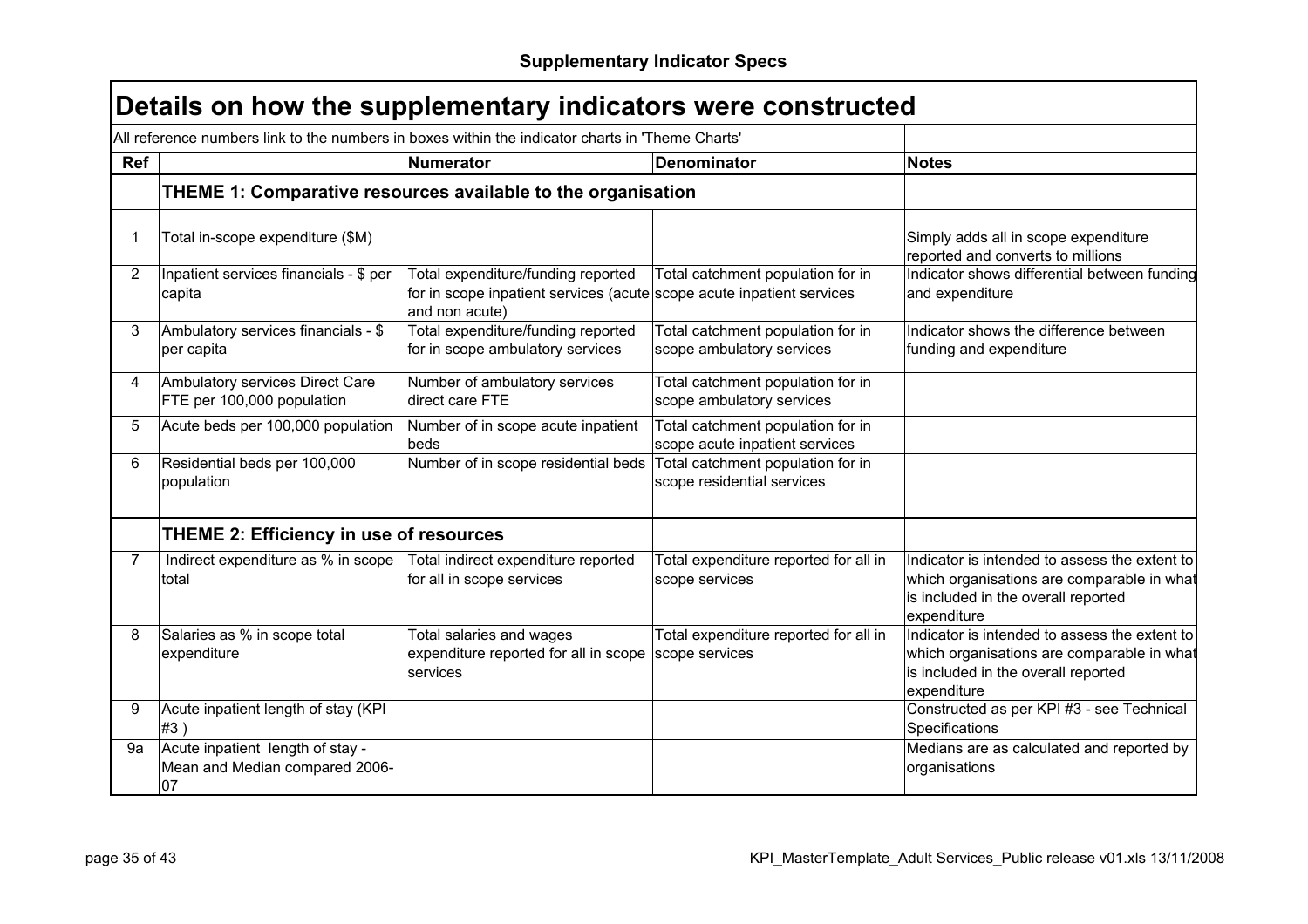|                   | All reference numbers link to the numbers in boxes within the indicator charts in 'Theme Charts' |                                                                                                                                                                                           |                                                                                                             |                                                                                                                                               |
|-------------------|--------------------------------------------------------------------------------------------------|-------------------------------------------------------------------------------------------------------------------------------------------------------------------------------------------|-------------------------------------------------------------------------------------------------------------|-----------------------------------------------------------------------------------------------------------------------------------------------|
| Ref               |                                                                                                  | <b>Numerator</b>                                                                                                                                                                          | <b>Denominator</b>                                                                                          | <b>Notes</b>                                                                                                                                  |
| 10 <sup>1</sup>   | Acute inpatient LOS outliers (>35<br>days)                                                       | Number of in scope overnight<br>separations with length of stay >35<br>days, reported at KPI #3                                                                                           | Number of in scope overnight<br>separations, reported at KPI #1                                             |                                                                                                                                               |
| 11                | Acute unit(s) - Derived occupancy                                                                | Total accrued mental health care<br>days reported for in scope acute<br>units, reported at KPI #4                                                                                         | Number of beds reported for in scope<br>acute inpatient units x 365                                         |                                                                                                                                               |
| $12 \overline{ }$ | Cost per acute inpatient episode<br>(KPI #4)                                                     |                                                                                                                                                                                           |                                                                                                             | Constructed as per KPI #4 - see Technical<br>Specifications                                                                                   |
|                   | 12A Cost per day - acute inpatient units                                                         | Total expenditure reported for in<br>scope acute units                                                                                                                                    | Total acrrued mental health care<br>days reported for in scope acute<br>units, reported at KPI #4           |                                                                                                                                               |
| 13                | Full year cost per acute inpatient<br>bed                                                        | Total expenditure reported for in<br>scope acute units                                                                                                                                    | Number of in scope acute inpatient<br>beds                                                                  |                                                                                                                                               |
|                   | 14A Average direct care staff hours per<br>patient day - in scope acute units                    | Total acrrued mental health care<br>days reported for in scope acute<br>units, reported at KPI #4                                                                                         | Total direct care staffing hours for in-<br>scope acute inpatient units, reported<br>on Org Service Profile | Indicator shows the different staffing levels<br>for acute units and is intended to assist in<br>understanding variation in patient day costs |
| 14B               | Staffing mix per average patient day<br>in scope acute units                                     | For each of the three main groups (Nursing, Medical, Allied Health), total<br>hours is expressed as a percentage of total direct care staffing hours<br>reported for in-scope acute units |                                                                                                             | Indicator shows the different staffing mix for<br>acute units                                                                                 |
| 15                | Full year cost per direct care<br>ambulatory FTE                                                 | Total expenditure reported for in<br>scope ambulatory services                                                                                                                            | Number of ambulatory services direct Not equivalent to average salaries -<br>care FTE                       | because costs are total and include non<br>salary and indirect                                                                                |
| 16                | KPI #5 Average treatment days per<br>3 month period of community care                            |                                                                                                                                                                                           |                                                                                                             | Constructed as per KPI #5 - see Technical<br>Specifications                                                                                   |
| 17                | KPI #6 Average cost per 3 month<br>period of community care                                      |                                                                                                                                                                                           |                                                                                                             | Constructed as per KPI #6 - see Technical<br>Specifications                                                                                   |
| 18                | Average cost per community<br>treatment day                                                      | Total expenditure/funding reported<br>for in scope ambulatory services                                                                                                                    | Total number of treatment days,<br>reported at KPI #5                                                       |                                                                                                                                               |
| 18a               | Av. Annual cost per residential bed                                                              | Total expenditure reported for in<br>scope residential units                                                                                                                              | Number of in scope residential beds                                                                         |                                                                                                                                               |

 $\Gamma$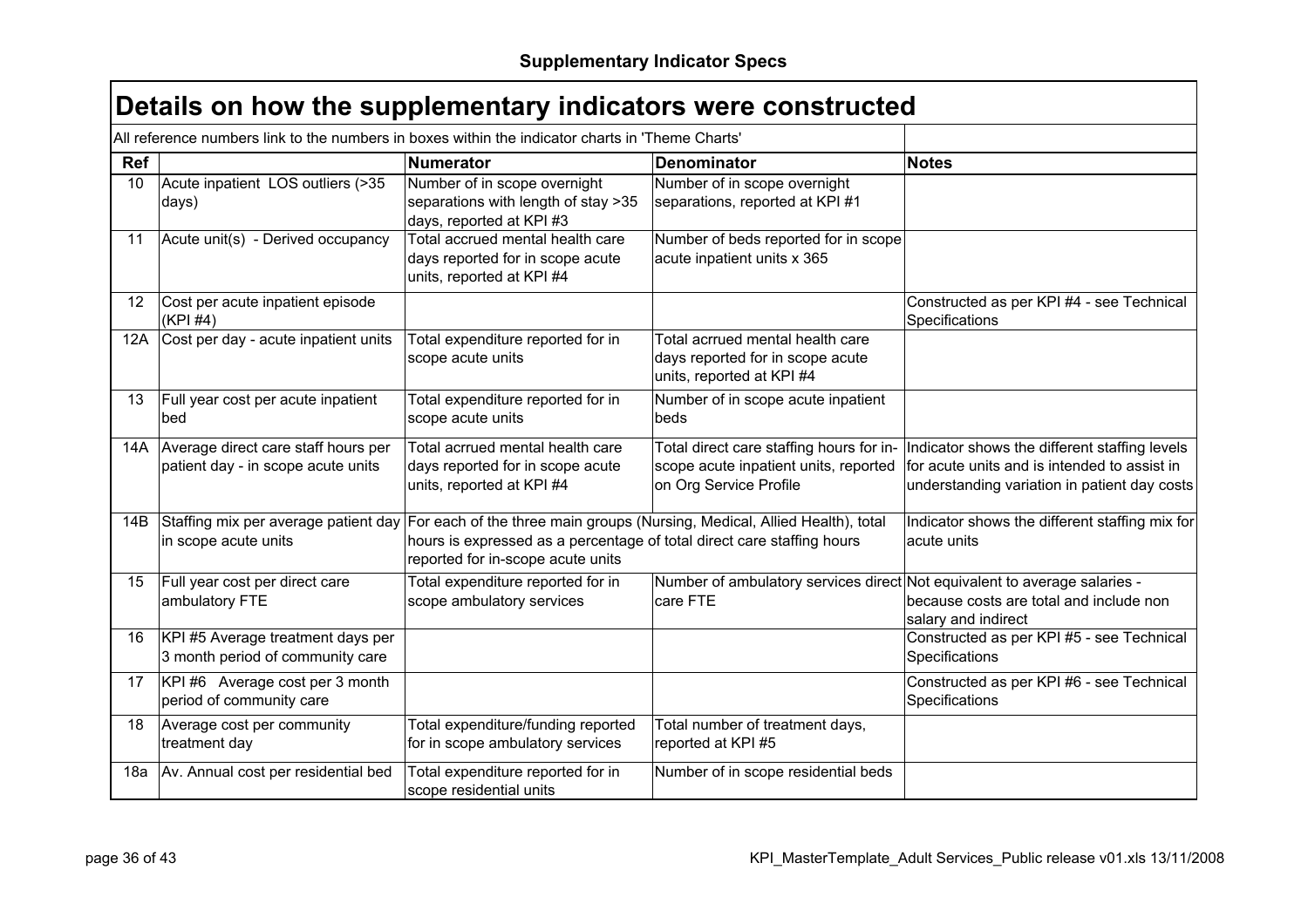|            | All reference numbers link to the numbers in boxes within the indicator charts in 'Theme Charts'                                                                      |                                                                                                                                                                                                                                                                                                                                    |                                                                     |                                                                                                                                                    |
|------------|-----------------------------------------------------------------------------------------------------------------------------------------------------------------------|------------------------------------------------------------------------------------------------------------------------------------------------------------------------------------------------------------------------------------------------------------------------------------------------------------------------------------|---------------------------------------------------------------------|----------------------------------------------------------------------------------------------------------------------------------------------------|
| <b>Ref</b> |                                                                                                                                                                       | Numerator                                                                                                                                                                                                                                                                                                                          | <b>Denominator</b>                                                  | <b>Notes</b>                                                                                                                                       |
|            | THEME 3: Productivity and activity of ambulatory services                                                                                                             |                                                                                                                                                                                                                                                                                                                                    |                                                                     |                                                                                                                                                    |
|            |                                                                                                                                                                       | <b>Numerator</b>                                                                                                                                                                                                                                                                                                                   | <b>Denominator</b>                                                  | <b>Notes</b>                                                                                                                                       |
| 19         | Av. weekly contacts per direct care<br><b>FTE</b>                                                                                                                     | Total service contacts, reported at<br><b>KPI#5</b>                                                                                                                                                                                                                                                                                | Total direct care ambulatory FTE x<br>44                            | Assumes 44 working weeks per direct care<br><b>FTE</b>                                                                                             |
| 20         | Av. weekly treatment days per direct Total treatment days, reported at KPI Total direct care ambulatory FTE x<br>care FTE (approx $= N$ patients per<br>week per FTE) | l#5                                                                                                                                                                                                                                                                                                                                | 44                                                                  | Assumes 44 working weeks per direct care<br>FTE. NOTE: This indicator approximates<br>av. number of consumers seen per week<br>per direct care FTE |
| 20a        | Av.contacts recorded per treatment<br>day                                                                                                                             | Total service contacts, reported at<br><b>KPI#5</b>                                                                                                                                                                                                                                                                                | Total treatment days reported at KPI<br>#5                          | No differentiation made between<br>'assessment only' and other treatment days                                                                      |
| 21         | Av. number of seen people per<br>years per ambulatory services direct more contacts from in scope<br>care FTE                                                         | Number of people receiving one or<br>ambulatory service teams, reported<br>at KPI #7                                                                                                                                                                                                                                               | Total direct care ambulatory FTE                                    |                                                                                                                                                    |
| 22         | Assessment only' episodes (1<br>treatment day) as percent of total 3<br>month episodes                                                                                | Number of consumers receiving one Total 3-month periods of care,<br>treatment day only, reported at KPI<br>#5                                                                                                                                                                                                                      | reported at KPI #5                                                  |                                                                                                                                                    |
|            | <b>THEME 4: Continuity of care</b>                                                                                                                                    |                                                                                                                                                                                                                                                                                                                                    |                                                                     |                                                                                                                                                    |
| 23         | KPI #11 Pre admission community<br>care                                                                                                                               |                                                                                                                                                                                                                                                                                                                                    |                                                                     | Constructed as per KPI #11 - see Technical<br>Specifications                                                                                       |
| 23a        | KPI #11 alternative: 2006-07 Pre<br>admission community care - Open<br>cases vs all cases                                                                             | The number of admissions reported<br>at KPI #11 who were 'Open Cases'<br>in the period immediately preceding<br>the date of admission.<br>It is recognised that benchmarking<br>organisations have varying<br>definitions of 'open cases'.<br>However, an open case refers to an<br>individual who is in active community<br>care. | Constructed as per KPI #11 - see<br><b>Technical Specifications</b> |                                                                                                                                                    |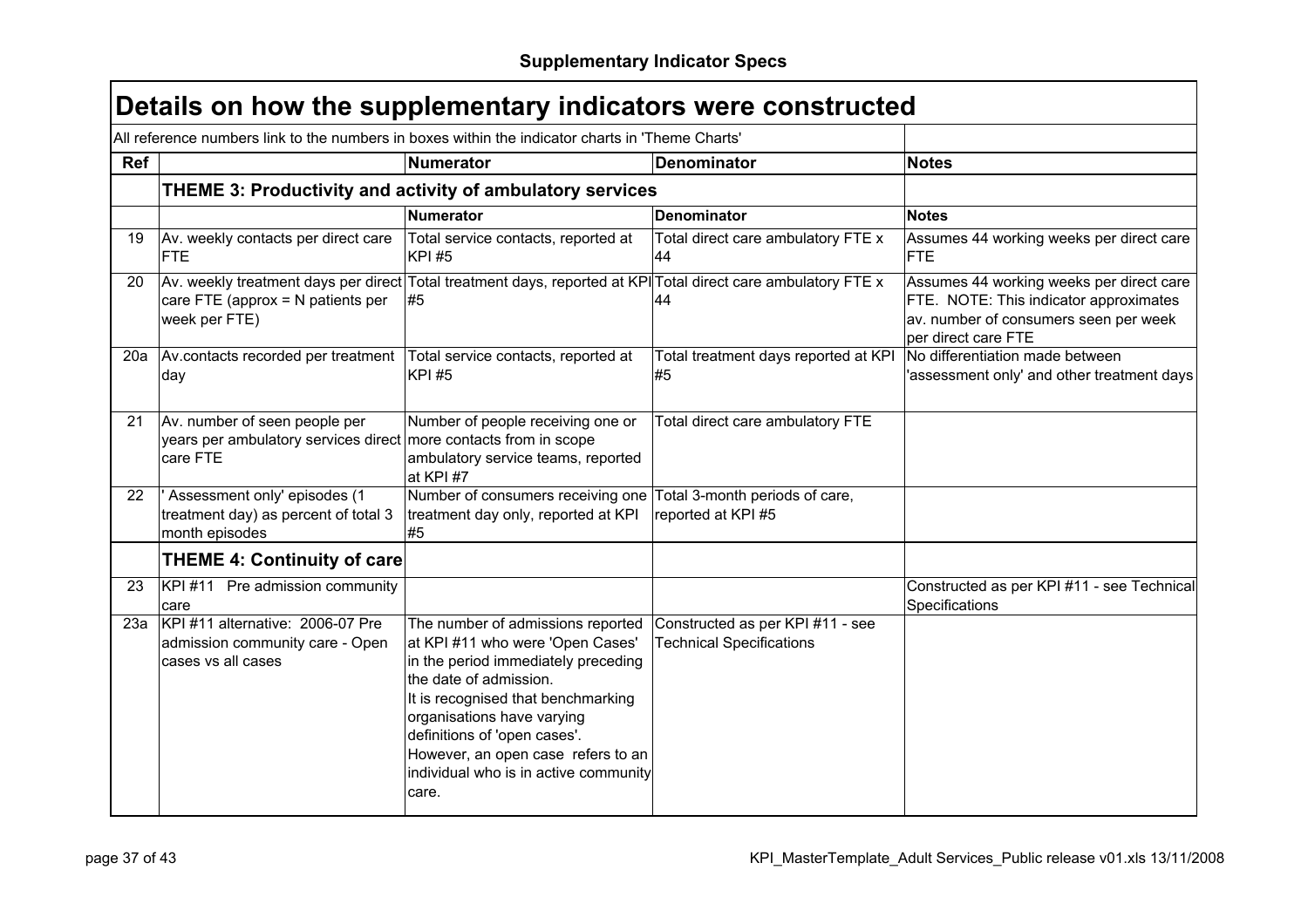|                 | Details on how the supplementary indicators were constructed                                     |                                                                                                                                                                                                    |                                                      |                                                                                                                                                                                                   |
|-----------------|--------------------------------------------------------------------------------------------------|----------------------------------------------------------------------------------------------------------------------------------------------------------------------------------------------------|------------------------------------------------------|---------------------------------------------------------------------------------------------------------------------------------------------------------------------------------------------------|
|                 | All reference numbers link to the numbers in boxes within the indicator charts in 'Theme Charts' |                                                                                                                                                                                                    |                                                      |                                                                                                                                                                                                   |
| <b>Ref</b>      |                                                                                                  | <b>Numerator</b>                                                                                                                                                                                   | <b>Denominator</b>                                   | <b>Notes</b>                                                                                                                                                                                      |
| 24              | KPI #12 Post discharge community<br>care                                                         |                                                                                                                                                                                                    |                                                      | Constructed as per KPI #12 - see Technical<br>Specifications.<br>NOTE: for 2006-07, defintion changed to<br>count only those post discharge contacts in<br>which the client directly participated |
| 25              | KPI #1 28-day readmission rate - -<br>to own psych unit                                          |                                                                                                                                                                                                    |                                                      | Constructed as per KPI #1 - see Technical<br>Specifications                                                                                                                                       |
|                 | 25A KPI #1 28-day readmission rate - -<br>to any psych unit                                      | Constructed as per KPI #1 - see Technical Specifications, except<br>readmissions based on new data submitted on readmissions to any<br>psychiatric unit                                            |                                                      | This provides a better estimate of the 'real'<br>readmission rates for people discharged<br>from acute inpatient units                                                                            |
| 25 <sub>b</sub> | 2006-07 Readmission Rates<br>compared - 7 day, 28 day and 180<br>days (any psych unit)           | For 28 day readmits - as per Supp<br>Ind 25A<br>For 7-day and 180-day readmits:<br>Based on data submitted by<br>organisations, for readmissions to<br>any psych unit within the defined<br>period | Constructed as per Supp Ind 25A                      |                                                                                                                                                                                                   |
| 26              | KPI #5 Average treatment days per<br>3 month period of community care                            |                                                                                                                                                                                                    |                                                      | Constructed as per KPI #5 - see Technical<br>Specifications                                                                                                                                       |
|                 | 26a Average contacts per 3 month<br>period of community care                                     | Total service contacts, reported at<br><b>KPI#5</b>                                                                                                                                                | Total 3-month periods of care,<br>reported at KPI #5 | No differentiation made between<br>assessment only' and other treatment days                                                                                                                      |
|                 | <b>THEME 5: Access to ambulatory care</b>                                                        |                                                                                                                                                                                                    |                                                      |                                                                                                                                                                                                   |
| 27              | KPI#7a % target population<br>receiving ambulatory services                                      |                                                                                                                                                                                                    |                                                      | Constructed as per KPI #7 - see Technical<br>Specifications                                                                                                                                       |
| 28              | KPI #9 New client index (Def A:<br>Not seen in previous 365 days)                                |                                                                                                                                                                                                    |                                                      | Constructed as per KPI #9 - see Technical<br>Specifications                                                                                                                                       |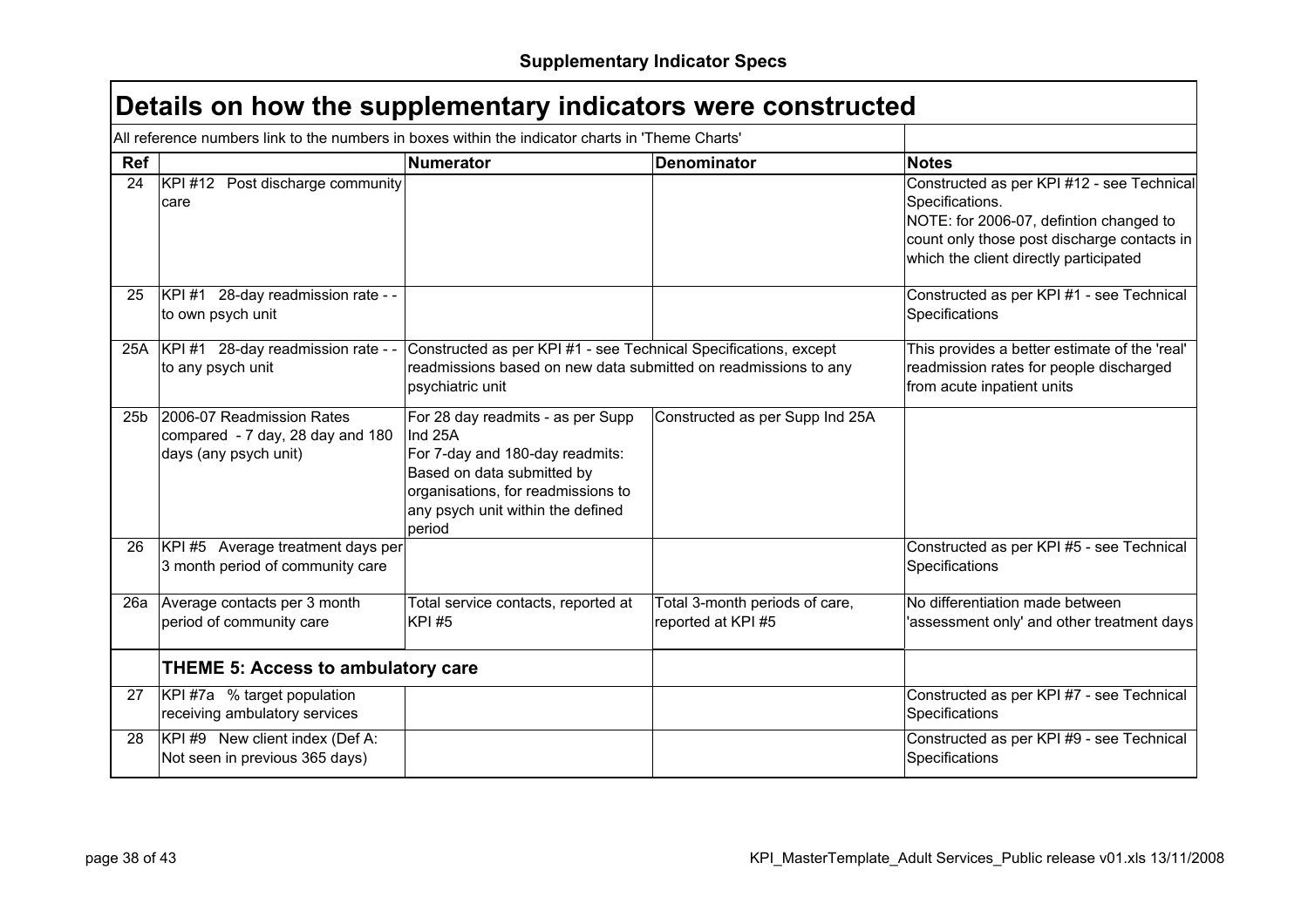| Details on how the supplementary indicators were constructed |  |  |  |  |  |
|--------------------------------------------------------------|--|--|--|--|--|
|--------------------------------------------------------------|--|--|--|--|--|

|     | All reference numbers link to the numbers in boxes within the indicator charts in 'Theme Charts'                 |                                                                                                                                                                   |                                                                                                                                                               |                                                                                                                  |
|-----|------------------------------------------------------------------------------------------------------------------|-------------------------------------------------------------------------------------------------------------------------------------------------------------------|---------------------------------------------------------------------------------------------------------------------------------------------------------------|------------------------------------------------------------------------------------------------------------------|
| Ref |                                                                                                                  | <b>Numerator</b>                                                                                                                                                  | <b>Denominator</b>                                                                                                                                            | <b>Notes</b>                                                                                                     |
| 28a | KPI #9 New client index 2006-07:<br>Definition A and B compared                                                  | Definition A as per #28.<br>at any time                                                                                                                           | Definition B counts a client as 'new' only if there is no record of the person<br>having received any service from the organisation's mental health services, |                                                                                                                  |
| 29  | Ambulatory services Direct Care<br>FTE per 100,000 population                                                    | Number of ambulatory services<br>direct care FTE                                                                                                                  | Total catchment population for in<br>scope ambulatory services                                                                                                | Same as reference 4 above                                                                                        |
| 30  | KPI #10a Area per capita resources<br>- Ambulatory services                                                      |                                                                                                                                                                   |                                                                                                                                                               | Constructed as per KPI #10 - see Technical<br>Specifications                                                     |
| 31  | Percent of people seen by<br>ambulatory services who reside<br>external to catchment                             | Number of people receiving one or<br>more contacts from in-scope<br>ambulatory services who reside<br>external to catchment area, reported at KPI #7<br>at KPI #7 | Total number of people receiving one<br>or more contacts from in scope<br>ambulatory service teams, reported                                                  |                                                                                                                  |
|     | <b>THEME 6: Access to acute inpatient care</b>                                                                   |                                                                                                                                                                   |                                                                                                                                                               |                                                                                                                  |
| 32  | KPI #7b % target population<br>receiving inpatient services                                                      |                                                                                                                                                                   |                                                                                                                                                               | Constructed as per KPI #7 - see Technical<br>Specifications                                                      |
| 33  | KPI #10b Area per capita resources<br>- Inpatient services                                                       |                                                                                                                                                                   |                                                                                                                                                               | Constructed as per KPI #10 - see Technical<br>Specifications                                                     |
| 34  | Acute beds per 100,000 population                                                                                | Number of in scope acute inpatient<br>beds                                                                                                                        | Total catchment population for in<br>scope acute inpatient services                                                                                           | Same as reference 5 above                                                                                        |
| 35  | KPI #8 Local access to inpatient<br>care (% total area overnight<br>separations managed by your<br>organisation) |                                                                                                                                                                   |                                                                                                                                                               | Constructed as per KPI #8 - see Technical<br>Specifications                                                      |
| 36  | Overnight acute separations per<br>100,000 population from inpatient<br>catchment target population              | Total overnight separations by<br>persons in age-specific target<br>population from the organisation<br>catchment, reported at KPI #8                             | Acute inpatient services age-specific<br>Area catchment population at<br>December 2004, reported at KPI #7                                                    | Numerator includes separations from all<br>inpatient services including those not<br>managed by the organisation |

 $\Gamma$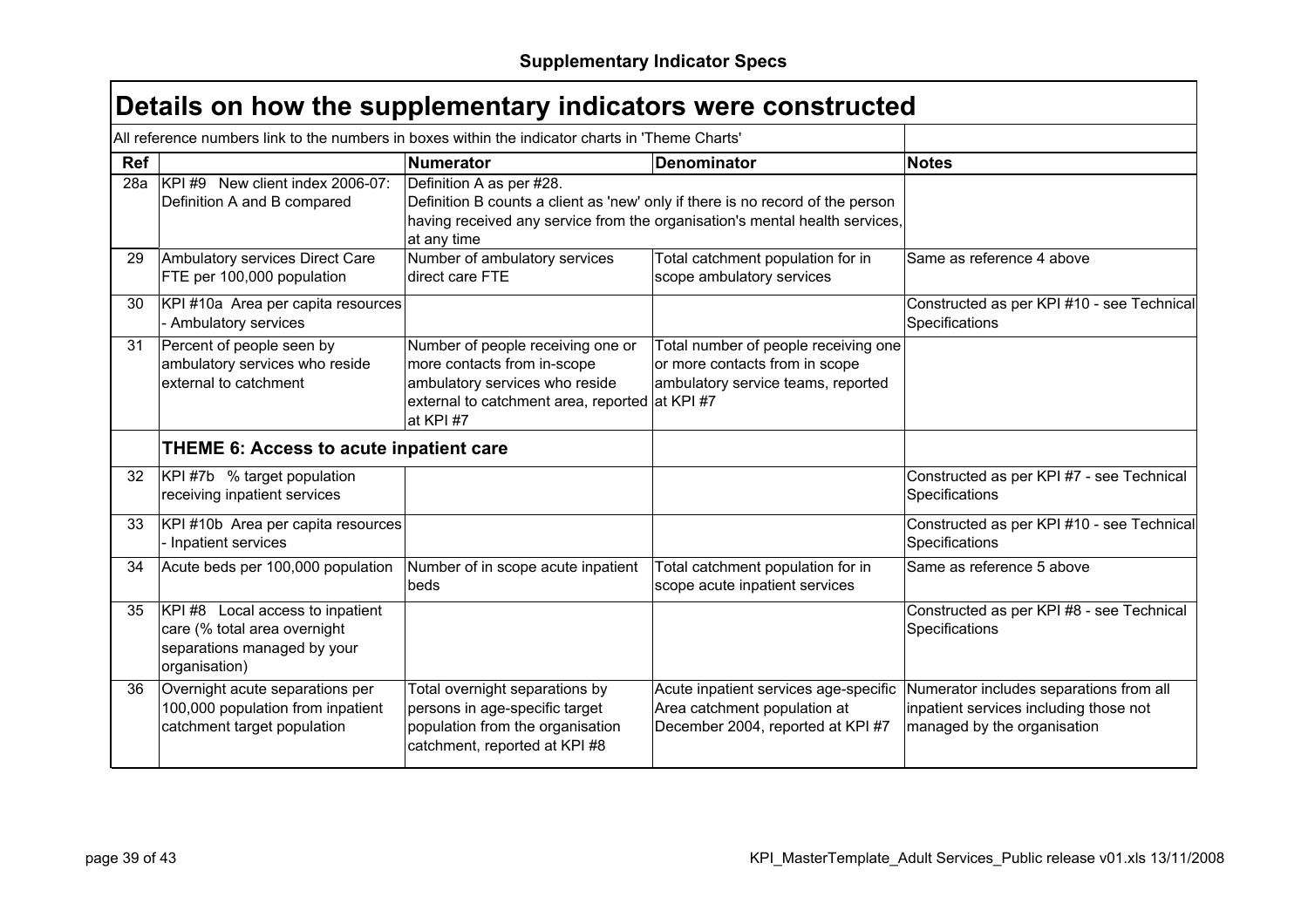|                 | All reference numbers link to the numbers in boxes within the indicator charts in 'Theme Charts'                                        |                                                                                                                                                             |                                                                                                                                                                                                                        |                                                                                                                                                                                                                                            |
|-----------------|-----------------------------------------------------------------------------------------------------------------------------------------|-------------------------------------------------------------------------------------------------------------------------------------------------------------|------------------------------------------------------------------------------------------------------------------------------------------------------------------------------------------------------------------------|--------------------------------------------------------------------------------------------------------------------------------------------------------------------------------------------------------------------------------------------|
| Ref             |                                                                                                                                         | <b>Numerator</b>                                                                                                                                            | <b>Denominator</b>                                                                                                                                                                                                     | <b>Notes</b>                                                                                                                                                                                                                               |
| 37              | % target age-group separations from Number of target age-group<br>your unit of people who reside<br>outside of inpatient catchment area | separations from your unit of people<br>who reside outside of inpatient<br>catchment area, reported at KPI #8                                               | Number of separations by target age-<br>group from your unit, reported at KPI<br>#8                                                                                                                                    |                                                                                                                                                                                                                                            |
|                 | <b>THEME 7: Capability</b>                                                                                                              |                                                                                                                                                             |                                                                                                                                                                                                                        |                                                                                                                                                                                                                                            |
| 38а             | $ KPI \#13$ Outcomes readiness - %<br>episodes with outcomes completed<br>(HoNOS)                                                       |                                                                                                                                                             |                                                                                                                                                                                                                        | Constructed as per KPI #13 - see Technical<br>Specifications                                                                                                                                                                               |
| 38b             | KPI#13 Outcomes readiness -<br>Inpatient episodes only                                                                                  |                                                                                                                                                             |                                                                                                                                                                                                                        | Constructed as per KPI #13 - see Technical<br>Specifications                                                                                                                                                                               |
| 38 <sub>c</sub> | KPI#13 Outcomes readiness -<br>Ambulatory episodes only                                                                                 |                                                                                                                                                             |                                                                                                                                                                                                                        | Constructed as per KPI #13 - see Technical<br>Specifications                                                                                                                                                                               |
| 38d             | Alternative KPI #13 Outcomes<br>readiness - % ambulatory episodes<br>with completed consumer self rated<br>measures 2006-07             | consumer self-report measure.<br>For MHI - a minimum of 30 items must have a valid score                                                                    | Constructed as per KPI #13 for ambulatory episodes (see Technical Specifications), with the following variation:<br>Validity of measures defined by: K10 - a minimum of 9 items of items 1-10 must have a valid score; | Numerator = the number of NOCC Ambulatory Care Setting Collection Occasions recorded in 2006-07 that have a valid<br>For BASIS-32 - a minimum of 24 of the items must have a valid score (Note that items 2, 3 & 4 only count as one item. |
|                 | THEME 8: Acute Inpatient casemix - (a) Diagnosis                                                                                        |                                                                                                                                                             |                                                                                                                                                                                                                        |                                                                                                                                                                                                                                            |
| 39a to<br>39i   |                                                                                                                                         | from in-scope acute inpatient units.<br>For each of the main diagnostic groups, number of separations is<br>expressed as a percentage of total separations. |                                                                                                                                                                                                                        | Based on diagnostic data submitted by organisations covering separations New data submitted to allow comparison of<br>acute inpatient profiles                                                                                             |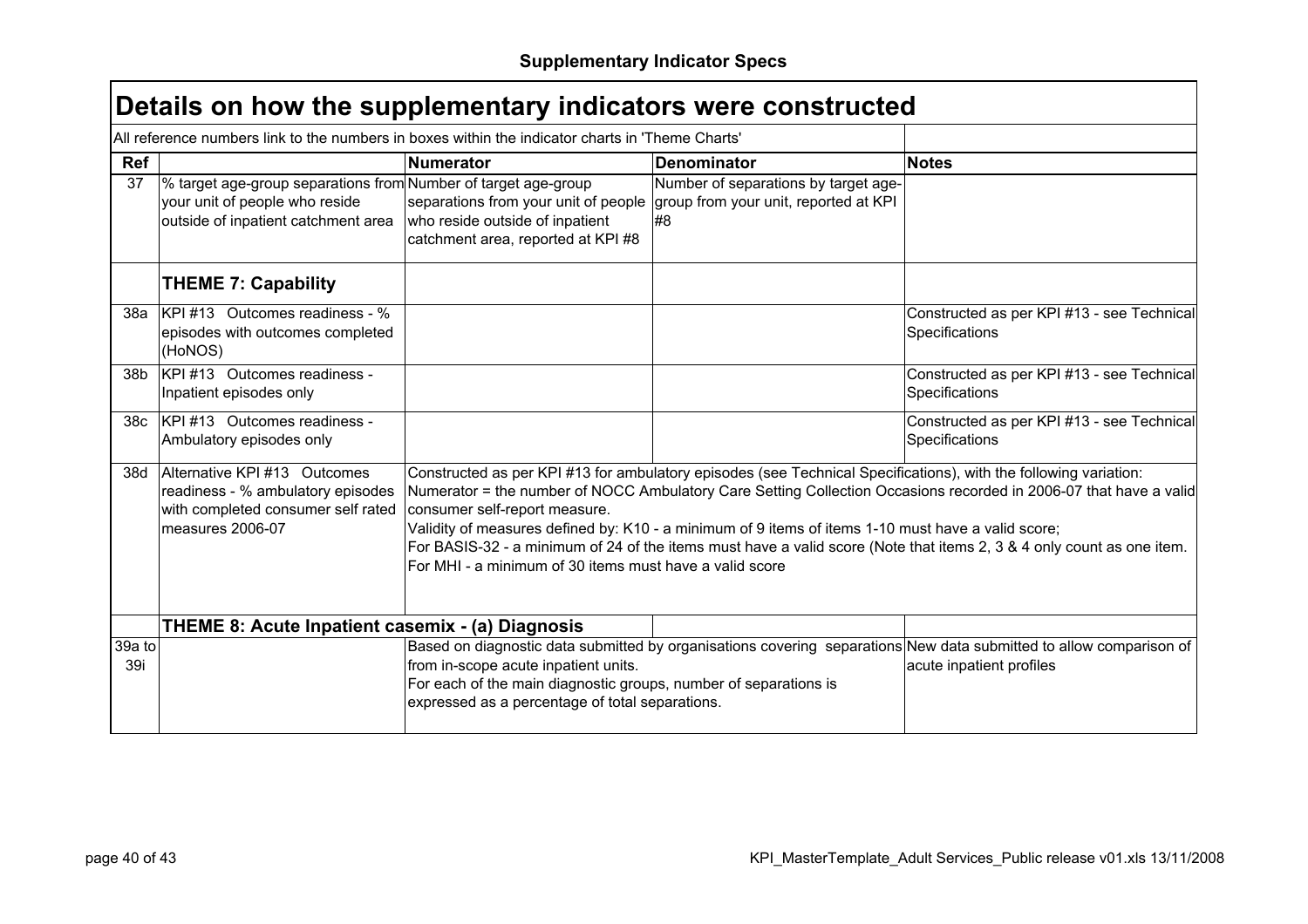|     | All reference numbers link to the numbers in boxes within the indicator charts in 'Theme Charts' |                                                                                                                                                                                                                                                                                        |                                                                                   |                                                                                                                                                                                                                                                          |  |  |  |  |
|-----|--------------------------------------------------------------------------------------------------|----------------------------------------------------------------------------------------------------------------------------------------------------------------------------------------------------------------------------------------------------------------------------------------|-----------------------------------------------------------------------------------|----------------------------------------------------------------------------------------------------------------------------------------------------------------------------------------------------------------------------------------------------------|--|--|--|--|
| Ref |                                                                                                  | <b>Numerator</b>                                                                                                                                                                                                                                                                       | <b>Denominator</b>                                                                | <b>Notes</b>                                                                                                                                                                                                                                             |  |  |  |  |
| 39j | Percentage overnight separations<br>included in the data                                         | Total separations reported with a<br>diagnosis                                                                                                                                                                                                                                         | Total overnight separations from in<br>scope acute units as reported at KPI<br>#1 | This indicator shows the coverage of<br>diagnostic data submitted by each<br>organisation and provides information about<br>the extent to which the diagnostic profile is<br>representative of total acute inpatient<br>separations for the organisation |  |  |  |  |
|     | THEME 8: Acute Inpatient casemix - (b) HoNOS at admission                                        |                                                                                                                                                                                                                                                                                        |                                                                                   |                                                                                                                                                                                                                                                          |  |  |  |  |
| 40  | Average HONOS scores by item -<br>Group vs National Avg.                                         | New data as submitted by organisations.<br>Group average is average of benchmarking participants. National data<br>taken from AMHOCN Decision Support Tool, and provides average<br>HoNOS scores for adult admissions to inpatient care during 2006-07<br>$(n = 44,251 \text{ cases})$ |                                                                                   | New data submitted to allow comparison of<br>acute inpatient profiles                                                                                                                                                                                    |  |  |  |  |
| 41  | Av. HoNOS total scores at<br>admission - 3-year trends                                           | Data as submitted by organisations.<br>National data taken from AMHOCN Decision Support Tool, as described<br>above)                                                                                                                                                                   |                                                                                   | New data submitted to allow comparison of<br>acute inpatient profiles                                                                                                                                                                                    |  |  |  |  |
| 42  | HoNOS scores at admission - %<br>clinically significant                                          | Number of HoNOS items with a<br>score > 2, summed across all 12<br>scales for all admissions                                                                                                                                                                                           | (Total number of separations<br>included in sample) x 12                          | New data submitted to allow comparison of<br>acute inpatient profiles.<br>This indicator provides an alternative to<br>Total HoNOS score as an overall measure<br>of casemix severity                                                                    |  |  |  |  |
| 43  | Percentage overnight separations<br>with HoNOS Admission data                                    | Total separations reported with<br>HoNOS admission data                                                                                                                                                                                                                                | Total overnight separations from in<br>scope acute units as reported at KPI<br>#1 | This indicator shows the coverage of<br>HoNOS data submitted by each<br>organisation and provides information about<br>the extent to which the HoNOS profile is<br>representative of total acute inpatient<br>separations for the organisation           |  |  |  |  |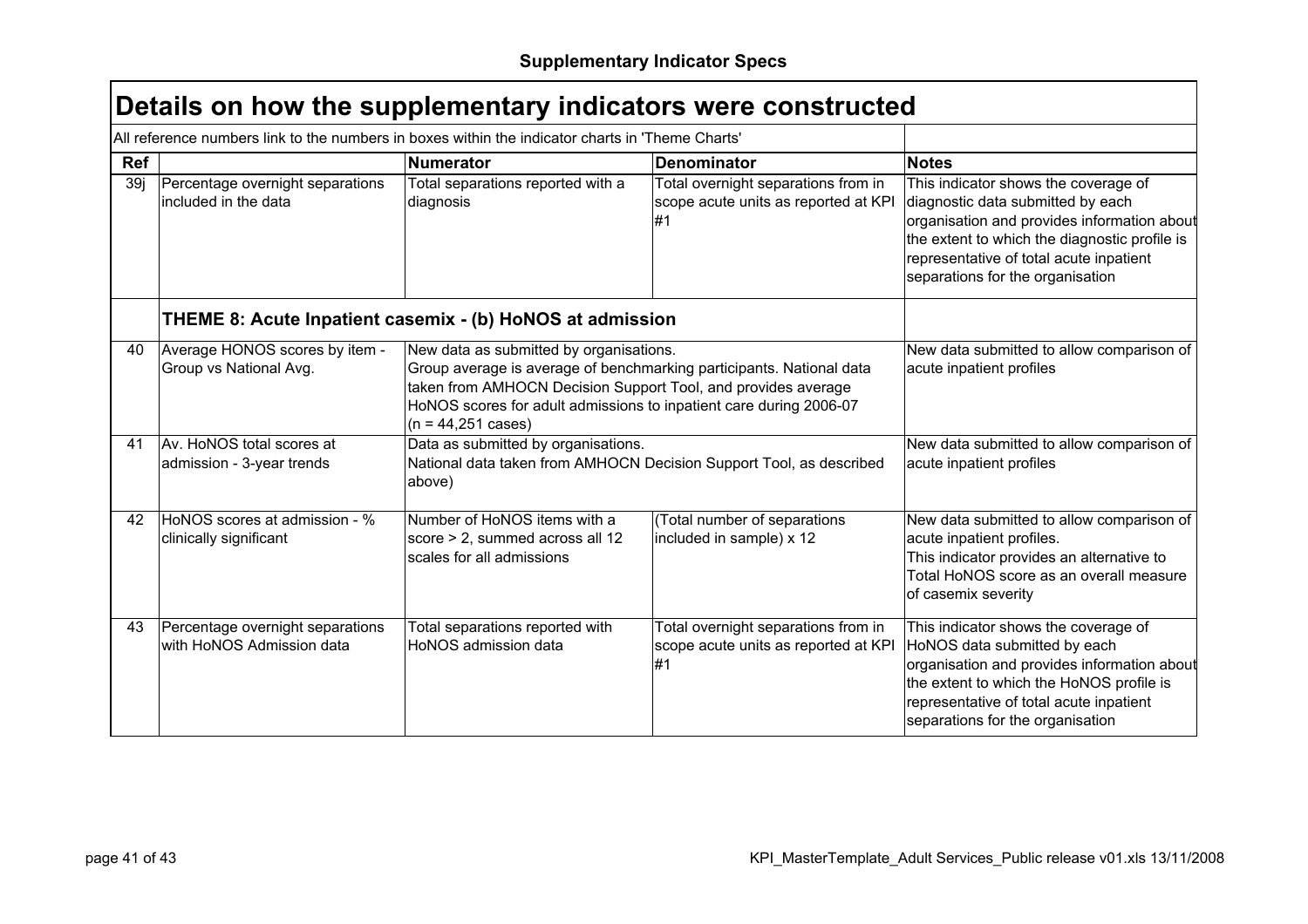|               | All reference numbers link to the numbers in boxes within the indicator charts in 'Theme Charts' |                                                                                                                                                                                                                                                                                                 |                                                                                                                  |                                                                                                                                                                                                                                                                |
|---------------|--------------------------------------------------------------------------------------------------|-------------------------------------------------------------------------------------------------------------------------------------------------------------------------------------------------------------------------------------------------------------------------------------------------|------------------------------------------------------------------------------------------------------------------|----------------------------------------------------------------------------------------------------------------------------------------------------------------------------------------------------------------------------------------------------------------|
| <b>Ref</b>    |                                                                                                  | <b>Numerator</b>                                                                                                                                                                                                                                                                                | <b>Denominator</b>                                                                                               | <b>Notes</b>                                                                                                                                                                                                                                                   |
|               | THEME 9: Ambulatory care casemix - (a) Diagnosis                                                 |                                                                                                                                                                                                                                                                                                 |                                                                                                                  |                                                                                                                                                                                                                                                                |
| 44a to<br>44i |                                                                                                  | Based on diagnostic data submitted by organisations covering consumers<br>seen by in-scope ambulatory care teams.<br>For each of the main diagnostic groups, number of consumers is<br>expressed as a percentage of total consumers reported with a diagnosis.                                  |                                                                                                                  | New data submitted to allow comparison<br>ambulatory care consumer profiles                                                                                                                                                                                    |
| 44i           | Percentage of total persons seen in<br>community included in diagnostic<br>data                  | Total consumers reported with a<br>diagnosis                                                                                                                                                                                                                                                    | Total consumers receiving one or<br>more contacts by in-scope<br>ambulatory care teams, as reported<br>at KPI #7 | This indicator shows the coverage of<br>diagnostic data submitted by each<br>organisation and provides information about<br>the extent to which the diagnostic profile is<br>representative of total consumers seen in<br>ambulatory care by the organisation. |
|               | THEME 9: Ambulatory care casemix - (a) HoNOS                                                     |                                                                                                                                                                                                                                                                                                 |                                                                                                                  |                                                                                                                                                                                                                                                                |
| 45            | Average HONOS scores by item -<br>Group vs National Avg.                                         | New data as submitted by organisations.<br>Group average is average of benchmarking participants. National data<br>taken from AMHOCN Decision Support Tool, and provides average<br>HoNOS scores for adult consumers seen in ambulatoryservices during<br>2006-07, at Review (n = 67,221 cases) |                                                                                                                  | New data submitted to allow comparison of<br>ambulatory care profiles                                                                                                                                                                                          |
| 46            | Av. HoNOS total scores                                                                           | New data as submitted by organisations.<br>National data taken from AMHOCN Decision Support Tool, as described<br>above)                                                                                                                                                                        |                                                                                                                  | New data submitted to allow comparison of<br>ambulatory care profiles                                                                                                                                                                                          |
| 47            | HoNOS scores - % clinically<br>significant                                                       | Number of HoNOS items with a<br>score > 2, summed across all 12<br>scales for all consumers                                                                                                                                                                                                     | in sample) x 12                                                                                                  | (Total number of consumers included New data submitted to allow comparison of<br>ambulatory care profiles.<br>This indicator provides an alternative to<br>Total HoNOS score as an overall measure<br>of casemix severity                                      |